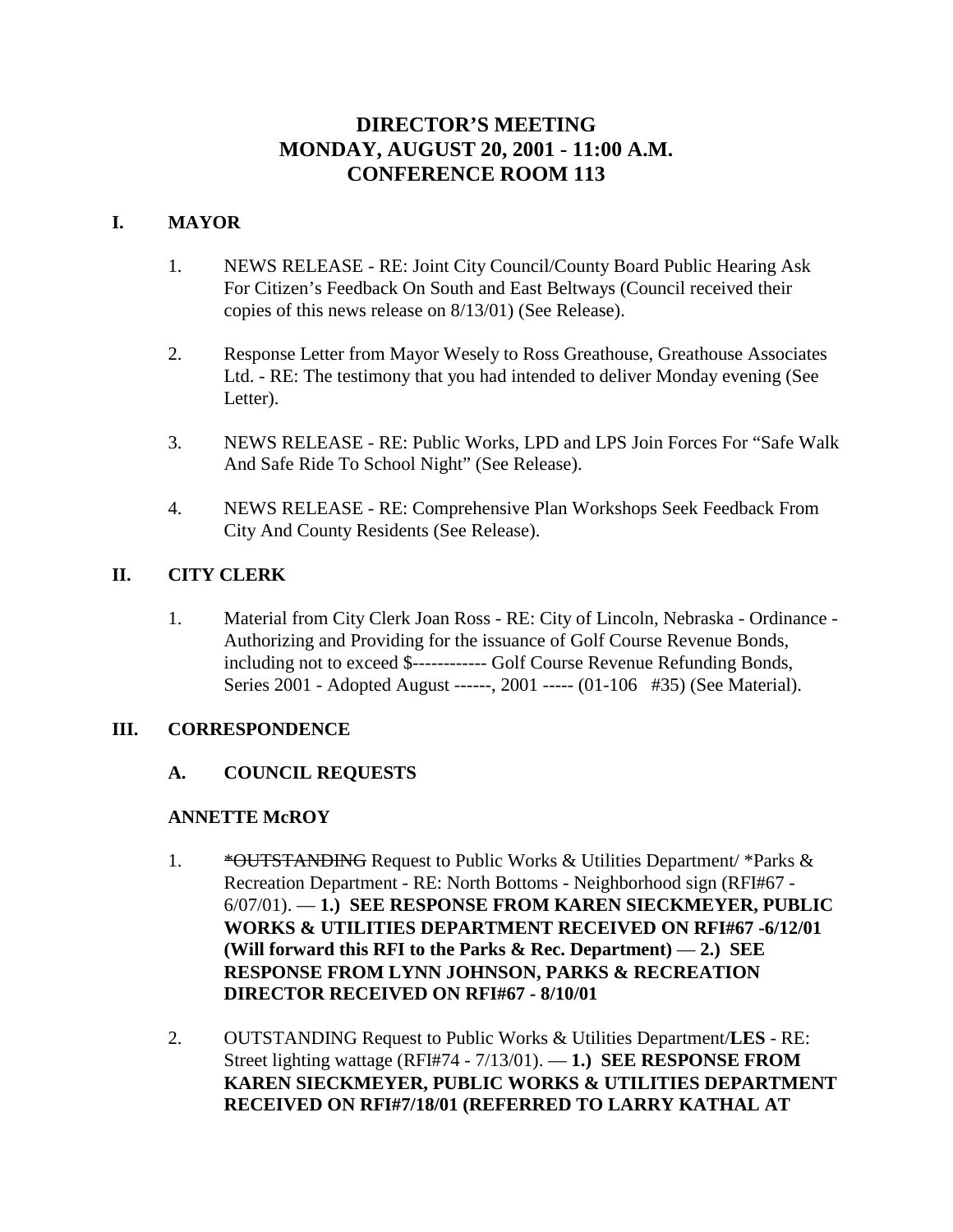## **LES)— 2.) SEE RESPONSE FROM KAREN SIECKMEYER, PUBLIC WORKS & UTILITIES DEPARTMENT RECEIVED ON RFI#74 - 8/08/01**

- 3. OUTSTANDING Request to Law Department/Police RE: Fireworks (Not sending officers on complaints) - (RFI#75 - 7/20/01)
- 4. OUTSTANDING Request to Public Works & Utilities Department, Sidewalks, Harry Kroos - RE: Sidewalks (RFI#76 - 7/26/01)
- 5. Request to Police Department RE: Bike cops riding on the sidewalks downtown (RFI#77 - 8/13/01)

# **COLEEN SENG**

- 1. OUTSTANDING Request to Steve Huggenberger, Law Department RE: Cable increases (RFI#863 - 7/02/01)
- 2. \*OUTSTANDING Request to **\*Parks & Recreation Department**/ Public Works & Utilities Department - RE: Visit with Mr. Craig - Dietrich & Murdock Trail conflicts (RFI#865 - 7/02/01). — **1.) SEE RESPONSE FROM JIM VISGER, PUBLIC WORKS & UTILITIES DEPARTMENT RECEIVED ON RFI#865 -7/25/01**
- 3. OUTSTANDING Request to Health/Building & Safety/Weeds, Russ Shultz RE: Garbage & Weeds at 5119 Garland (RFI#871 - 8/09/01). — **1.) SEE RESPONSE FROM RUSS SHULTZ, WEED CONTROL AUTHORITY RECEIVED ON RFI#871 - 8/10/01 — 2.) SEE RESPONSE FROM HEALTH DEPARTMENT RECEIVED ON RFI#871 - 8/13/01 — 3.) SEE RESPONSE FROM ROY BRETTHORST, BUILDING & SAFETY DEPARTMENT RECEIVED ON RFI#871 - 8/14/01 — 4.) SEE RESPONSE FROM HEALTH DEPARTMENT RECEIVED ON RFI#871 - 8/16/01**
- 4. Request to Public Works & Utilities Department RE: A dangerous sidewalk (RFI#872 - 8/13/01)
- 5. Response from Roy Bretthorst, Building & Safety Department RE: Complaint about property at 5035 Knox (RFI#869 - 8/16/01)

## **JON CAMP**

1. OUTSTANDING Request to Steve Hubka, Budget - RE: Occupation tax (RFI#64  $-6/27/01$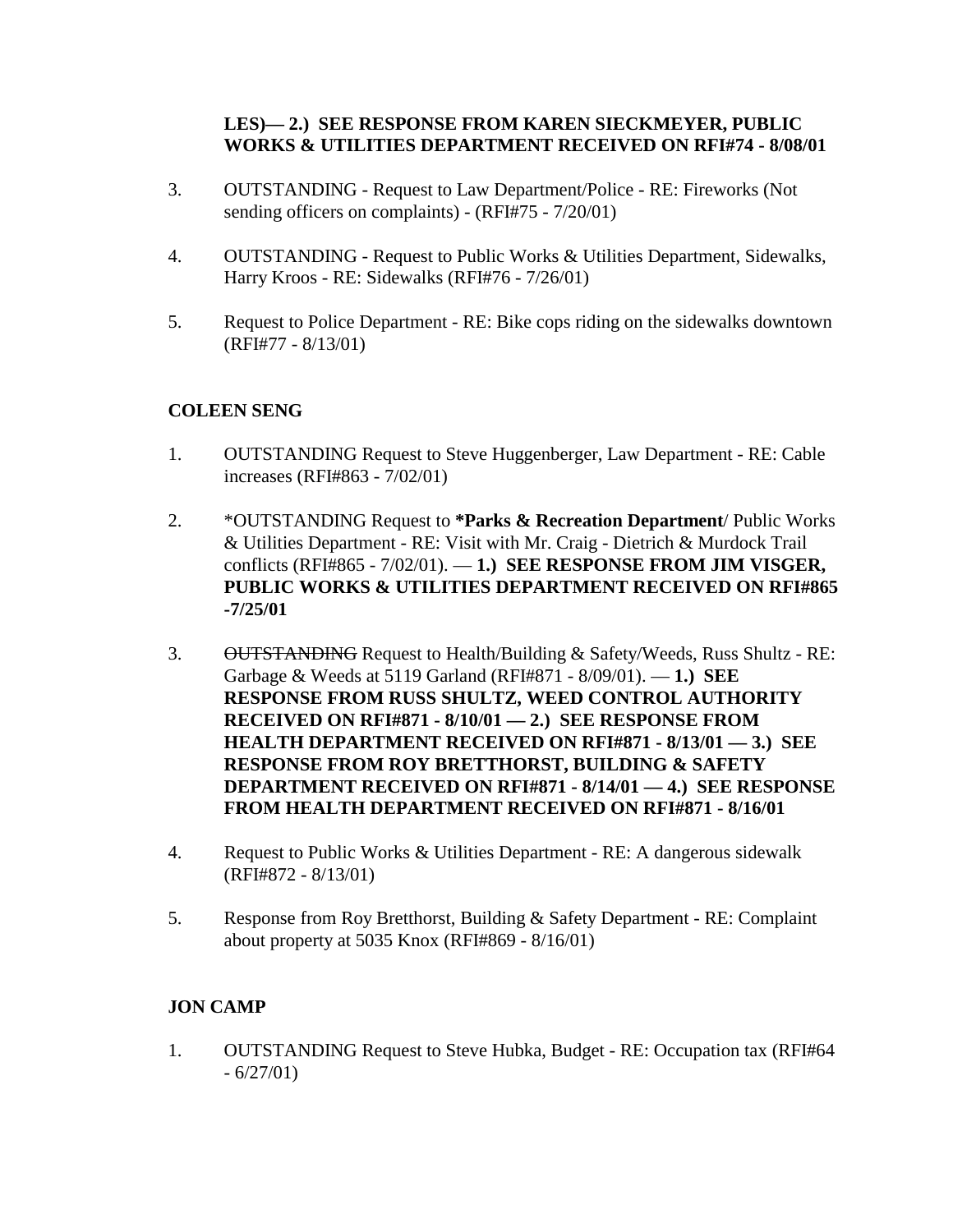- 2. E-Mail from Marc Schniederjans, President, Edenton South Home Owners Association to Jon Camp - RE: Concerns they all have about the HiMark Development at  $84<sup>th</sup>$  & Old Cheney (See E-Mail).
- 3. Request to Fire Department, Chief Spadt RE: Ambulance Staffing (RFI#66A 8/15/01)

## **TERRY WERNER**

- 1. \*OUTSTANDING Request to \***Law Department** /Russell Shultz, Weed Control - RE: The City Weed Ordinance (RFI#9 - 6/13/01). **— 1.) SEE RESPONSE FROM RUSS SHULTZ, WEED CONTROL RECEIVED ON RFI#9 - 6/18/01**
- 2. OUTSTANDING Request to Parks & Recreation Department, Forestry RE: About a 100 Year old tree that is going to be removed (RFI#11 - 6/28/01)
- 3. OUTSTANDING Request to Lancaster County Assessor (gave copy to Gwen Thorpe & Norman Agenda) - RE: Website Information (RFI#17 - 7/23/01)
- 4. Request to Georgia Glass, Personnel Director RE: The City's share of the Retirement Plan for 2001-2002 (RFI#18 - 8/15/01)
- 5. Request to Planning Department RE: The proposed Special Permit for HiMark Estates (RFI#19 - 8/15/01)
- 6. Request to Parks & Recreation Director, Lynn Johnson RE: A golf ball shattering a double-paned window (RFI#20 - 8/16/01)

## **JONATHAN COOK**

- 1. OUTSTANDING Request to Public Works & Utilities Department, Allan Abbott/Mayor's Office - RE: 33rd & Sheridan Roundabout, 33rd St. Project Sheridan to Calvert, Potential 33<sup>rd</sup> St. Project South to Sheridan (RFI#41 -7/02/01)
- 2. OUTSTANDING Request to Parks & Recreation Department RE: Boulevard Plantings (RFI#45 - 7/13/01)
- 3. OUTSTANDING Request to Parks & Recreation Department RE: American Liberty Elm Trees (RFI#49 - 7/18/01)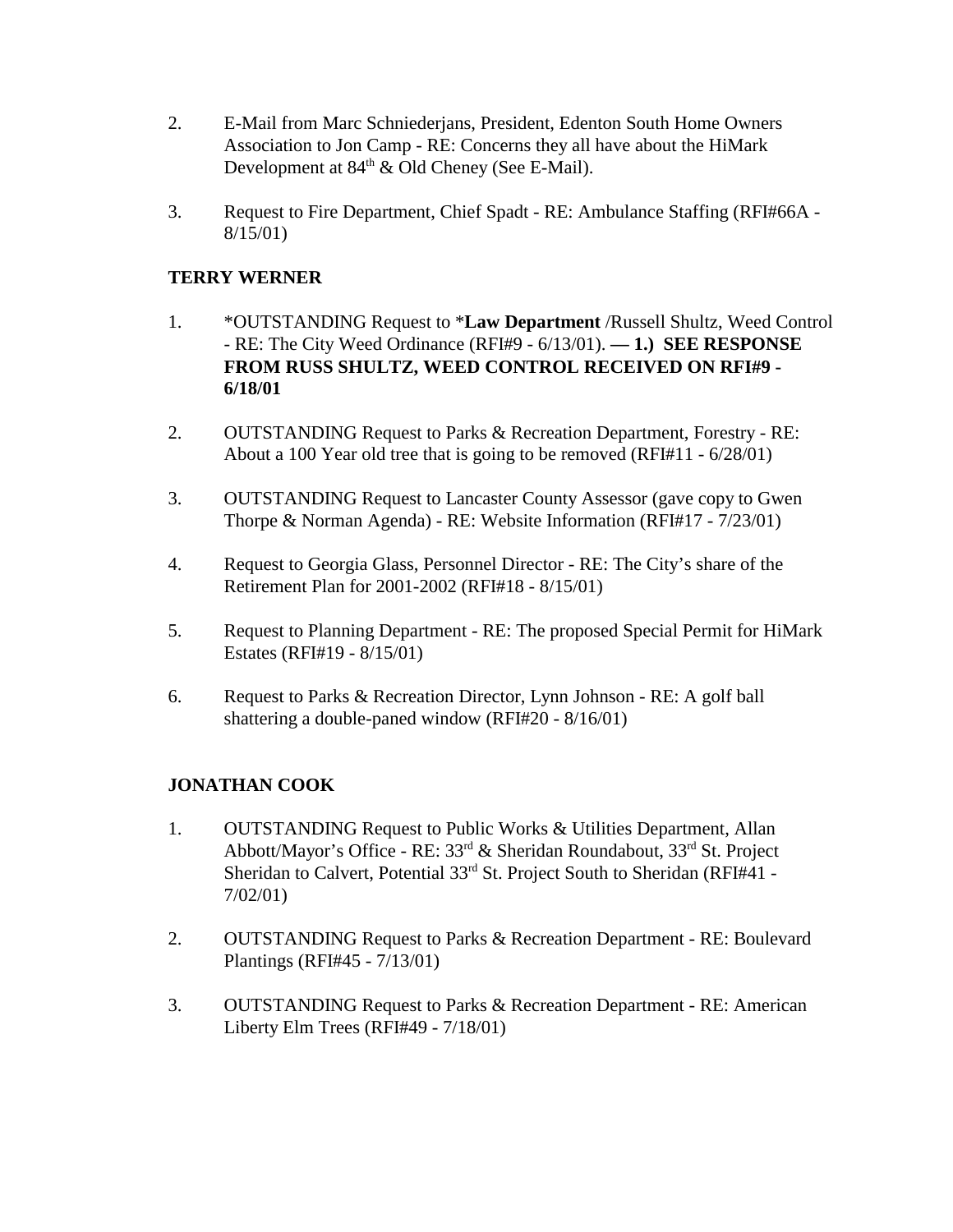## **KEN SVOBODA**

- 1. Request to Don Herz, Finance Director RE: Annual review of city vehicle utilization (RFI#4 - 8/13/01)
- 2. Request to Public Works & Utilities Director, Allan Abbott RE: Median maintenance on South  $70<sup>th</sup>$  (RFI#5 - 8/16/01)

## **B. DIRECTORS AND DEPARTMENT HEADS**

## **FINANCE**

1. Response Letter from Don Herz to Judy Fowler - RE: Wheel Tax (See Letter).

## **FINANCE/BUDGET**

1. Inter-Department Communication from Steve Hubka - RE: Budget Resolution (See Material).

## **FINANCE/CITY TREASURER**

1. Material from Don Herz & Melinda Jones - RE: Resolution & Finance Department Treasurer Of Lincoln, Nebraska Investments Purchased Between August 6 And August 10, 2001.

## **HEALTH DEPARTMENT**

1. NEWS RELEASE - RE: Bat Safety (See Release).

## **LIBRARY**

1. DIRECTOR'S REPORT - RE: Lincoln City Libraries - Statistical Report - Fund Balances - Monthly Categorical Report - July 31, 2001.

## **PERSONNEL**

- 1. Requested material from Georgia Glass, Personnel Director to Council RE: Average wage (See Material).
- 2. Report from Karen Eurich RE: City Of Lincoln Pay Plan Fiscal Year 2001- 2002 (Copy of this Report is on file in the City Council Office ) (See Report).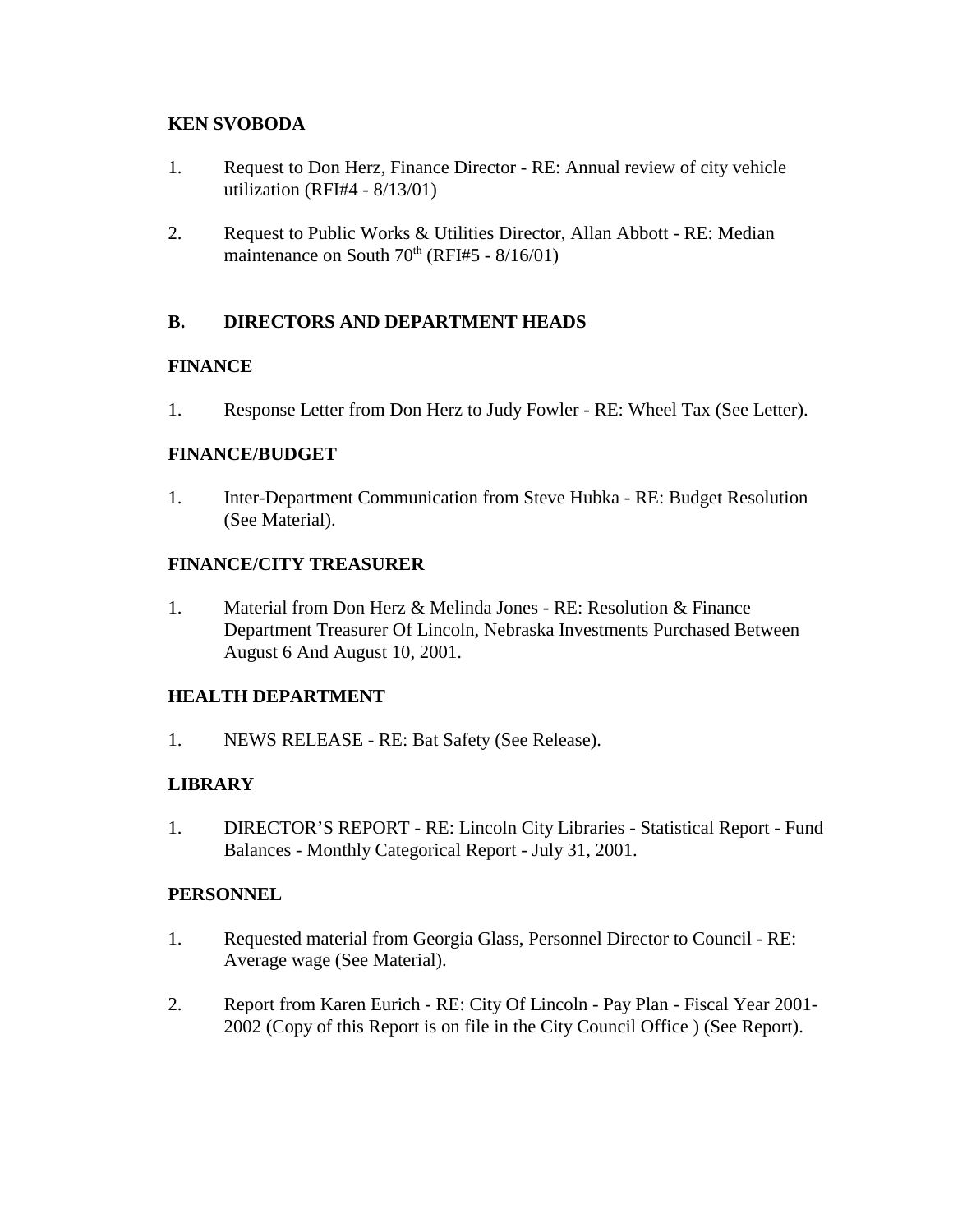## **PLANNING**

1. Memo from Jason Reynolds - RE: Special Permit #1423 C - HiMark/Winsome Apartments (See Material).

## **PLANNING COMMISSION FINAL ACTION . . . . .**

- 1. Special Permit No. 1923 (Child Care Facility 5332 Fremont Street) Resolution No. PC-00691.
- 2. Special Permit No. 441D (North 70<sup>th</sup> & Huntington Avenue) Resolution No. PC-00692.
- 3. City/County Final Plat No. 99004 Crooked Creek Addition (134<sup>th</sup> & "O" Streets) Resolution No. PC-00693.
- 4. Final Plat No. 01004- Aspen Ridge Addition  $(S.W. 24<sup>th</sup>$  and W. Washington) Resolution No. PC-00694.
- 5. Final Plat No. 01019 Ashley Heights Addition (N.W. 48<sup>th</sup> Huntington Avenue) Resolution No. PC-00695.

## **PUBLIC WORKS & UTILITIES DEPARTMENT**

- 1. Response Letter from James Visger to Sharon A. Eilers RE: Road work traffic sign placement (See Letter).
- 2. Response Letter from Scott Opfer to Mary Fern RE:  $60<sup>th</sup>$  & Huntington avenue -Request for "Stop" sign control (See Letter).
- 3. Memo from Allan Abbott to Mayor Don Wesely RE: Traffic Calming in Woods Park Neighborhood (See Memo).

## **STARTRAN**

1. Response Letter from Larry D. Worth to Ms. E. Mari Bernice Thompson - RE: Notices of potential StarTran fare increases was forwarded to me for review and appropriate action (See Letter).

# **WEED CONTROL AUTHORITY**

1. Combined Weed Program - City Of Lincoln - July 2001 Monthly Report - Noxious Weed Control Authority.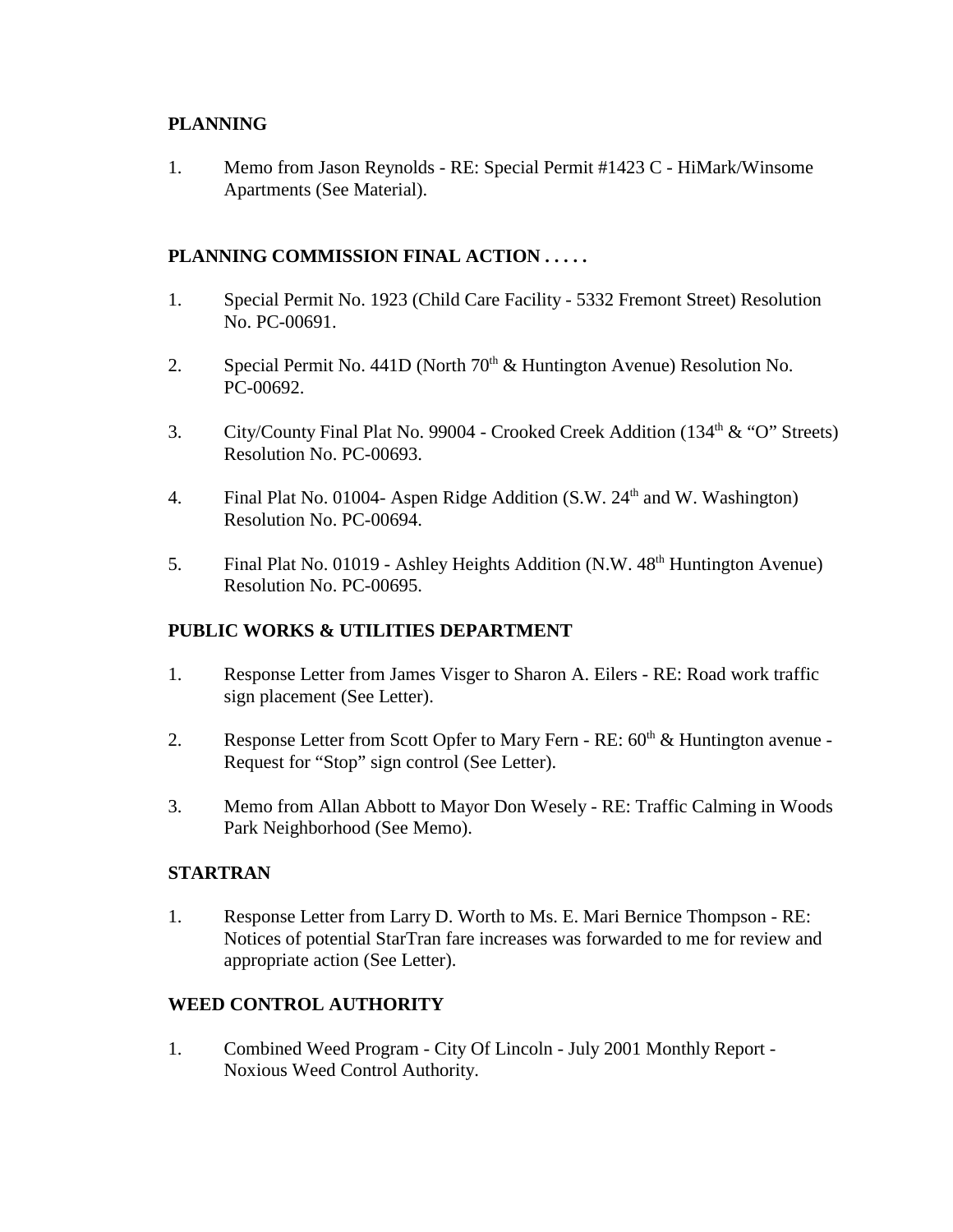## **C. MISCELLANEOUS**

- 1. Material from Tom Casady and Deane Finnegan, NU Directions Campus-Community Coalition Members, University of Nebraska Lincoln to Community Leader – RE: Executive Summary of the Community Leader Symposium held on June  $19<sup>th</sup>$  at the Apothecary Loft – (Council received their copies of this material on 8/13/01)(Copy of this material is on file in the City Council Office) (See Material).
- 2. MEDIA RELEASE RE: Community Health Endowment Announces Blueprint Project Awards (See Release).
- 3. Two E-Mail's from Dan Haase RE: Occupation Tax Property Tax (See E-Mail).
- 4. E-Mail from A deeply concerned senior RE: The City's Aging Office and Programs - Please Help! (See E-Mail).
- 5. E-Mail from Cheryl Stransky RE: Special Permit No. 1909 and Change of Zone No. 3327 (See E-Mail).

## **IV. DIRECTORS**

## **V. CITY COUNCIL MEMBERS**

## **VI. ADJOURNMENT**

DA82001/TJG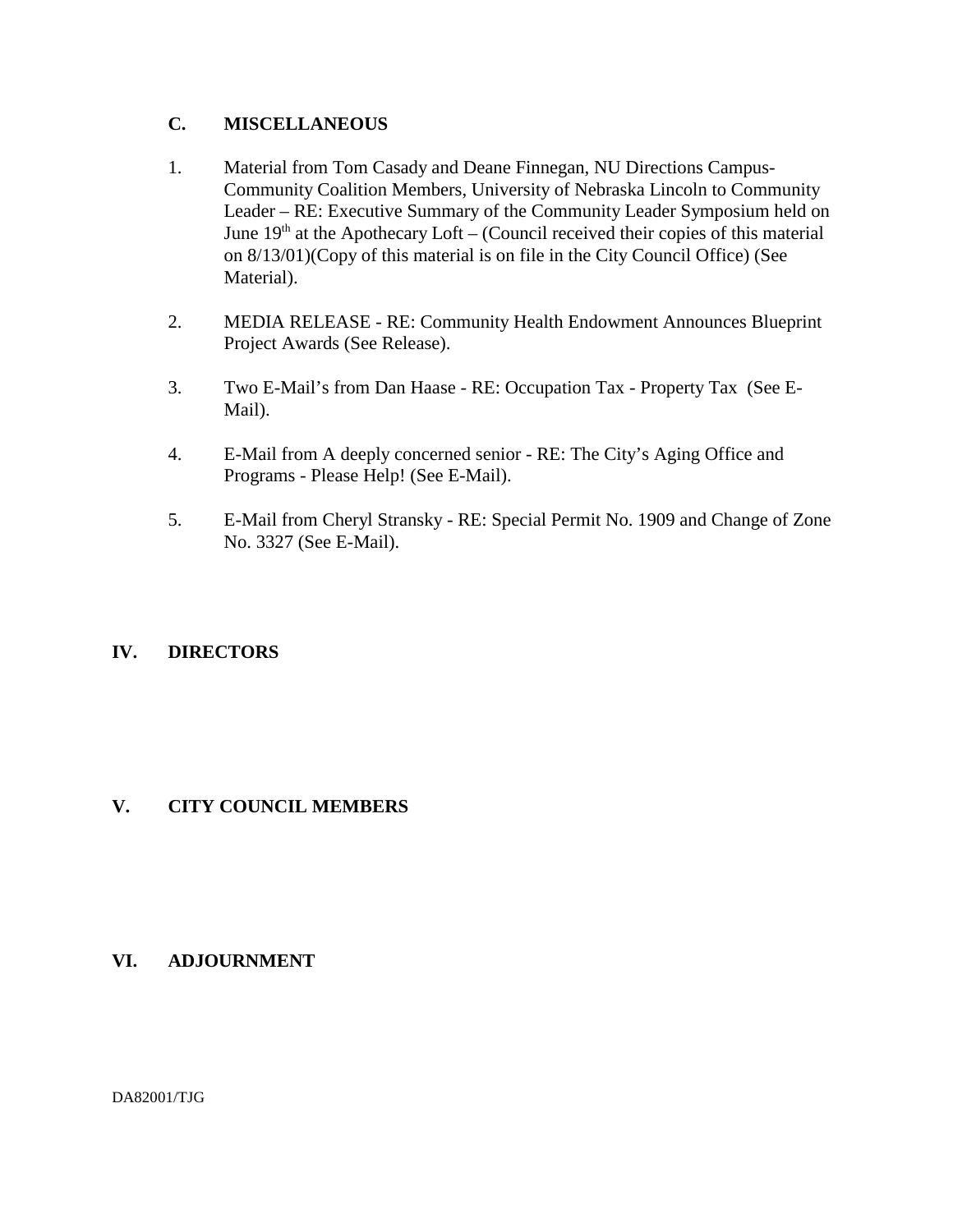# **DIRECTOR'S MEETING MINUTES MONDAY, AUGUST 20, 2001 CONFERENCE ROOM 113**

**Council Members Present:** Annette McRoy, Chair; Jonathan Cook, Vice-Chair; Coleen Seng, Jon Camp, Ken Svoboda, Glenn Friendt, Terry Werner.

**Others Present:** Mayor Don Wesely, Mark Bowen, Ann Harrell, Lin Quenzer, Mayor's Office; Teresa Meier-Brock, Deputy City Clerk; Dana Roper, City Attorney; Directors and Department Heads; Darrell Podany, Aide to Council Members Camp, Friendt, & Svoboda; Tammy Grammer, City Council Staff and Chris Hain, Lincoln Journal Star Representative.

#### **I. MAYOR**

Mayor Don Wesely stated to Council that he has some sobering news for them and they are distributing to them the latest Sales Tax figures, which actually don't look as bad as they might think [inaudible]. [Copy of this material is on file in the City Council Office]. Mayor Wesely indicated to Council that it has a small percent increase from last year and overall the net was up about 4.8%, but there were some significant refunds that are transferred over to the next month and for the next fiscal year, which actually is up for voting. Mayor Wesely stated to Council so what he passed out to them is a memo that he sent out on Friday that he is taking action to put a moratorium on any expenditures or reappropriations and their asking for some transfers and reappropriations to the Budget this year. Mayor Wesely stated to Council that they received a memo on Thursday and they still would like to see those Budget Hearing Actions taken. But, those and any other Reappropriations expenditures will not occur at least until October 1, 2001 and most likely beyond that because of the Sales Tax projections. So, they are trying to take precautions now in case they don't see a turn around in the near future to have some money set aside to deal with any short form Sales Tax projections. Mayor Wesely stated to Council for those who are new to the Council they have a process that the reappropriations are typically retained by the Department and than the requests come through him for the use of those on a case-by-case basis and what they're saying is that they are not even going to take that step. Mayor Wesely stated to Council that they are not going to be utilizing those reappropriations until they see some positive signs with the revenues. Mayor Wesely stated to Council so he thinks this is a pretty important step to take, but an appropriate step to take at this time. Mayor Wesely indicated to Council so he just wanted to let them know about it.

Ms. McRoy stated to Mayor Wesely that recently they had some reappropriations that came through on their Council Agenda and she was wondering if those will still take effect or will those also be moratorium. Mayor Wesely stated to Ms. McRoy if there were some carry over that were [inaudible] that would continue. Ms. McRoy stated to Mayor Wesely okay. Steve Hubka stated to Ms. McRoy that he thinks the one she might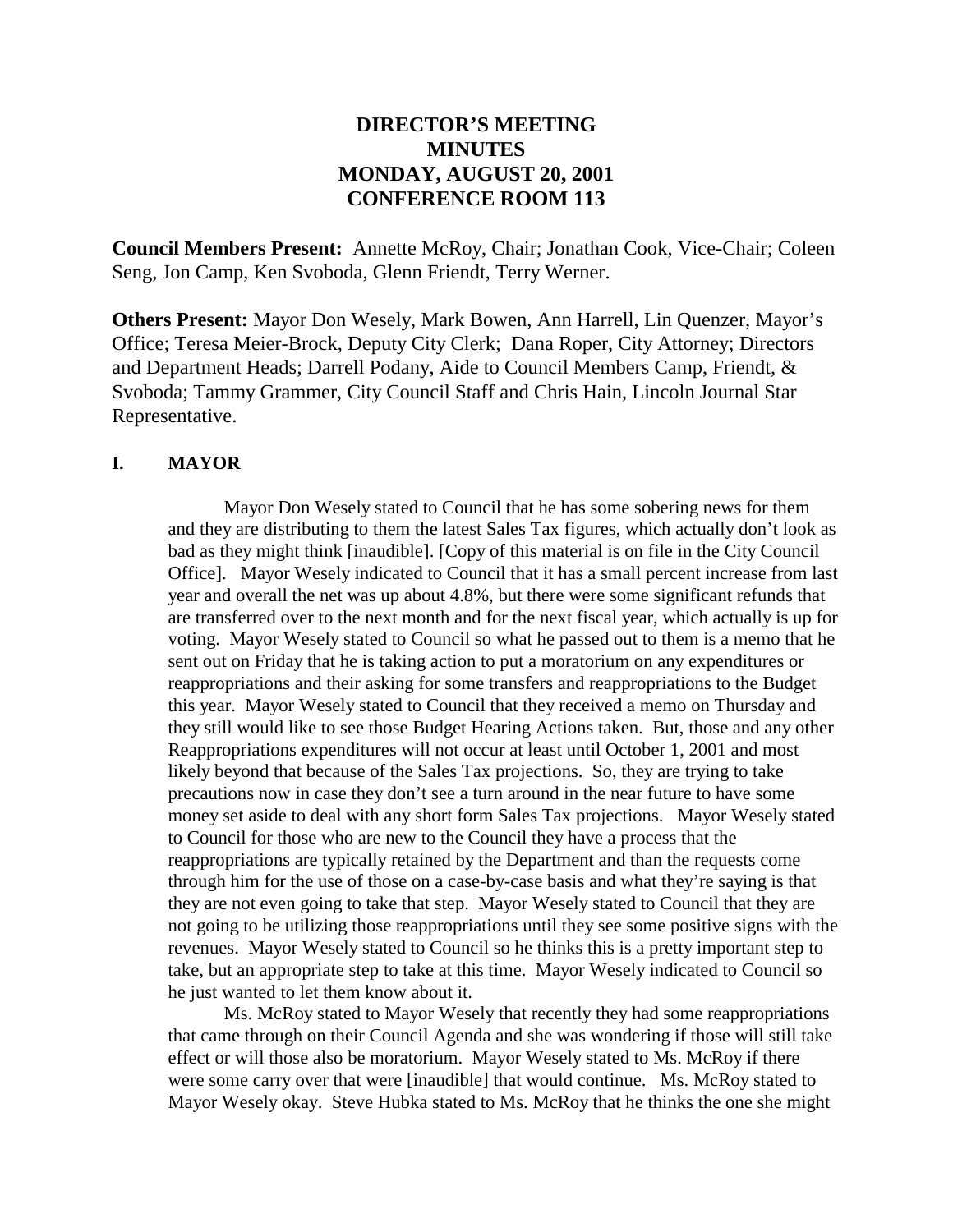be referring to is mostly Public Works projects and those are primarily water, waste waters and street funds and he believes that those would not be effective by the sales tax, so those would go ahead as planned. Ms. McRoy stated that the Parks & Recreation Department also had some recently. Mr. Hubka stated to Ms. McRoy that they had a couple of them in that same document, but those were pretty small amounts. Mr. Hubka stated to Council that they got their final evaluations the other day and there essentially the same as they were when they drafted up the Resolution that they put in the packets. That they did a little bit of rounding with the balances, which they are talking about \$100 bucks here and \$100 there with the fifth decimal spot and so they will be giving them a Substitute Resolution this afternoon. But, there are no significant changes as far as what they're asking for transfers or reappropriations for or anything else in the Budget Resolution. So, it's just working those final numbers in there and getting the rounding taken care of and so that will be the only change from what they have seen already in their packets. Council further discussed this issue with the Mayor, Steve Hubka and Don Herz and went over the hands-outs that were passed out to them. Mayor Wesely stated to Council that they're tracking it carefully and they're trying to be very prudent here and he thinks they are and the amount for reappropriations is significant, Mr. Hubka stated that it is about \$3.5 million per the reappropriations within the departments that will be frozen for the time being. Mayor Wesely stated to Council so it is a pretty significant amount, so they're going to hold back and be very carefully. [Copies of the hand-outs are on file in the City Council Office]

- 1. NEWS RELEASE RE: Joint City Council/County Board Public Hearing Ask For Citizen's Feedback On South and East Beltways (Council received their copies of this news release on 8/13/01). — NO COMMENTS
- 2. Response Letter from Mayor Wesely to Ross Greathouse, Greathouse Associates Ltd. - RE: The testimony that you had intended to deliver Monday evening. — NO COMMENTS
- 3. NEWS RELEASE RE: Public Works, LPD and LPS Join Forces For "Safe Walk And Safe Ride To School Night". — NO COMMENTS
- 4. NEWS RELEASE RE: Comprehensive Plan Workshops Seek Feedback From City And County Residents. — NO COMMENTS

#### **II. CITY CLERK**

Deputy City Clerk Teresa Meier-Brock stated to Council that Items 1 through 10 are all dealing with SDL's and there will be no Administrative Oath during testimony.

Ms. McRoy stated to Deputy City Clerk Teresa Meier-Brock that on Item 10 [Application of Destiny Productions Inc. for a special designated license covering an area measuring 140' by 18' at the Port Hyron Bldg. dock located at 803 Q Street on August 25,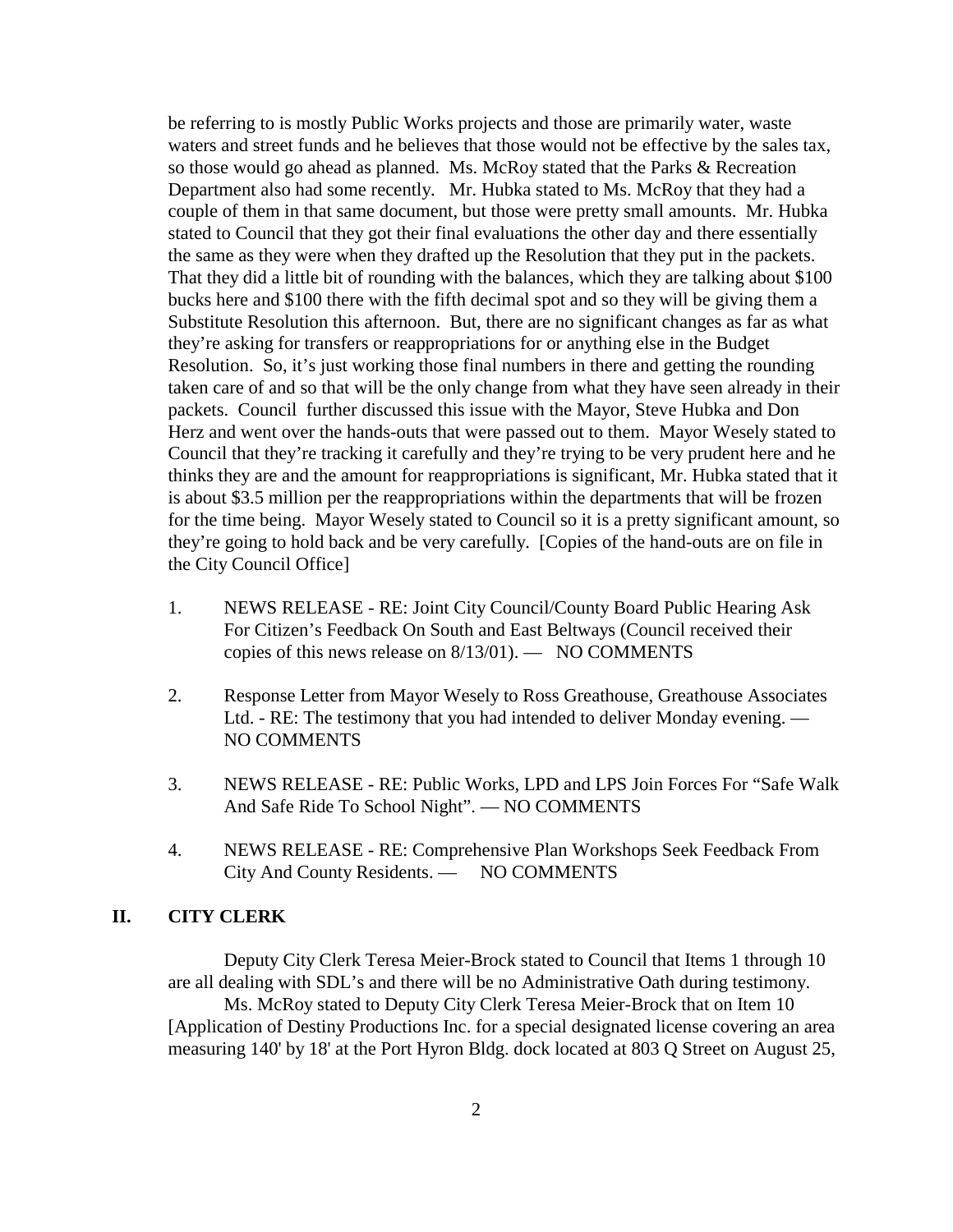September 1, 8, and 15, October 6, 20, and 27, and November 10, 2001 from 8:00 a.m. to 8:00 p.m. ] that she just wants to point out to Council Members if they are not familiar with it, that they had quite a bit of problems with this particular applicant when she was first on the Council. Chief Casady stated to Council that he made a map of the downtown area of SDL's, so they could get an idea of how much and where there located. Dana Roper stated to Council that he would just do one at a time if they have a doubt on the SDL's because they don't want to give them a ticket, if they have a doubt. Mr. Cook mentioned an item that was on the Council Agenda that was sitting on Pending for a long time and he believes it was Jerry Shoecraft's, but he don't remember exactly what it said now. But, obviously there was an issue about this before and it's been an on going problem and he asked if someone could briefly explain to him what the policy discussion was at that time. Chief Casady stated that what Mr. Shoecraft had proposed was an ordinance to prohibit outdoor Special Designated Licenses on [inaudible]. Chief Casady indicated to Mr. Cook that he can't really recall why Mr. Shoecraft proposed an ordinance on it. Discussion continued with concerns that would have been better addressed at a Pre-Council. After an extended discussion, there was no final decision made, but Council thought that they might also discuss this issue at the "Noon" Meeting today.

Deputy City Clerk Teresa Meier-Brock stated to Council that in regards to Items 14, 15, 16, 22, 23, 24, & 27 that she would like to call all of these items together, which are all in relation to the North  $14<sup>th</sup>$  and North  $27<sup>th</sup>$  Streets, north of I-80 sign. Ms. McRoy stated to Deputy City Clerk Teresa Meier-Brock okay.

Deputy City Clerk Teresa Meier-Brock stated to Council that in regards to Items 17, 25 & 26 [Change of Zone 3323 - Application Park Ridge Apartments, L.L.C. for a change of zone from R-2 Residential to R-3 Residential on property generally located at S.W. 8th and West C Streets; Special Permit 1733B - Application of Park Ridge Apartments, L.L.C. to develop Muff 2<sup>nd</sup> Addition Community Unit Plan for an additional 83 dwelling units, with a reduction of the required lot area, on property generally located at S.W.  $8<sup>th</sup>$  and West "C" Streets; & Accepting and approving the preliminary plat of Muff  $2<sup>nd</sup>$  Addition for 12 lots on property generally located at S.W.  $8<sup>th</sup>$  and West "C" Streets] she would like to call these three items together.

Deputy City Clerk Teresa Meier-Brock stated to Council that in regards to Item 18 [Renaming Charles Ave. as Hanneman Dr. beginning at the north approach of the intersection of Trimble Dr. & W. "C" St. & extending north & east through the Muff  $2<sup>nd</sup>$ Add. Preliminary Plat] that when they pulled this item off of Pending they just requested it to be removed for Public Hearing, but there also has been a request for Action. Deputy City Clerk Teresa Meier-Brock stated to Council that she doesn't think there is a problem with that, since it is on for 3<sup>rd</sup> Reading they should be able to act on it.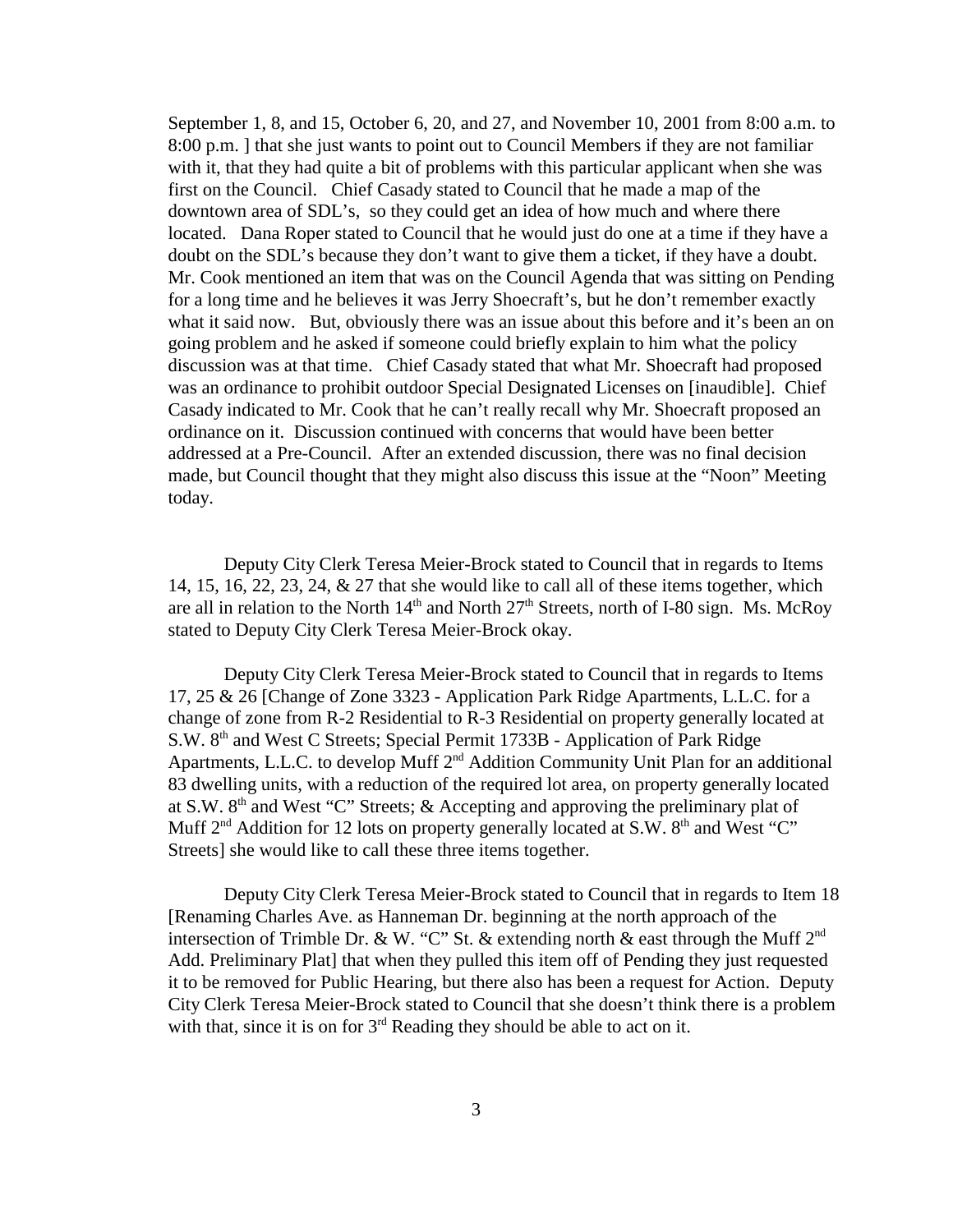Mr. Cook stated to Deputy City Clerk Teresa Meier-Brock that he just wanted to note that on the Director's Addendum for this morning is a letter asking them to not waive the rules to allow  $3^{rd}$  Reading today on Items 14, 15, 16, 22, 23, 24 & 27 [North  $14^{th}$  and North  $27^{th}$  Streets, north of I-80 sign and south of Alvo and Arbor Roads] that she first went over with them. Deputy City Clerk Teresa Meier-Brock stated to Mr. Cook okay and stated that is totally up to them, that they just have the request for these items.

Deputy City Clerk Teresa Meier-Brock stated to Council that in regards to Item 19 [Special Permit 1423C - App. of Dru, Guy, & David Lammle to amend the HiMark Estates C.U.P. to add land, increase the assigned number of dwelling units from 240 to 300 multi-family dwelling units & to approve the site plan for the multiple family area on property generally located at the northeast corner of  $S$ .  $84<sup>th</sup>$  St. & Old Cheney Road] she passed out a memo from Jason Reynolds in the Planning Department in response to Terry Werner's Request For Information.

Mr. Cook stated to Deputy City Clerk Teresa Meier-Brock that he wants to ask about the HiMark Estates issue when she is done because it is on their Agenda for today. Deputy City Clerk Teresa Meier-Brock stated to Mr. Cook okay. Ms. McRoy asked Mr. Cook to wait until the appropriate time. Mr. Cook commented that he will wait.

Deputy City Clerk Teresa Meier-Brock stated to Council that in regards to Item 56 [Approving a waiver of design standards for the parking lot surfacing at St. David's Episcopal Church on property generally located east of  $84<sup>th</sup>$  and Holdrege Streets] she also handed out a replacement Resolution to them. Deputy City Clerk Teresa Meier-Brock stated to Council that the  $1<sup>st</sup>$  paragraph has been eliminated per Planning's request.

Ms. McRoy asked Deputy City Clerk Teresa Meier-Brock if she was going to be doing the Public Hearing or is City Clerk Joan Ross going to be doing it. Deputy City Clerk Teresa Meier-Brock stated to Ms. McRoy that she will be conducting the Council Meeting today, that City Clerk Joan Ross is preparing the transcript for "Kabredlo's". Ms. McRoy stated to Deputy City Clerk Teresa Meier-Brock okay.

1. Material from City Clerk Joan Ross - RE: City of Lincoln, Nebraska - Ordinance - Authorizing and Providing for the issuance of Golf Course Revenue Bonds, including not to exceed \$------------ Golf Course Revenue Refunding Bonds, Series 2001 - Adopted August ------, 2001 ----- (01-106 #35). — NO **COMMENTS**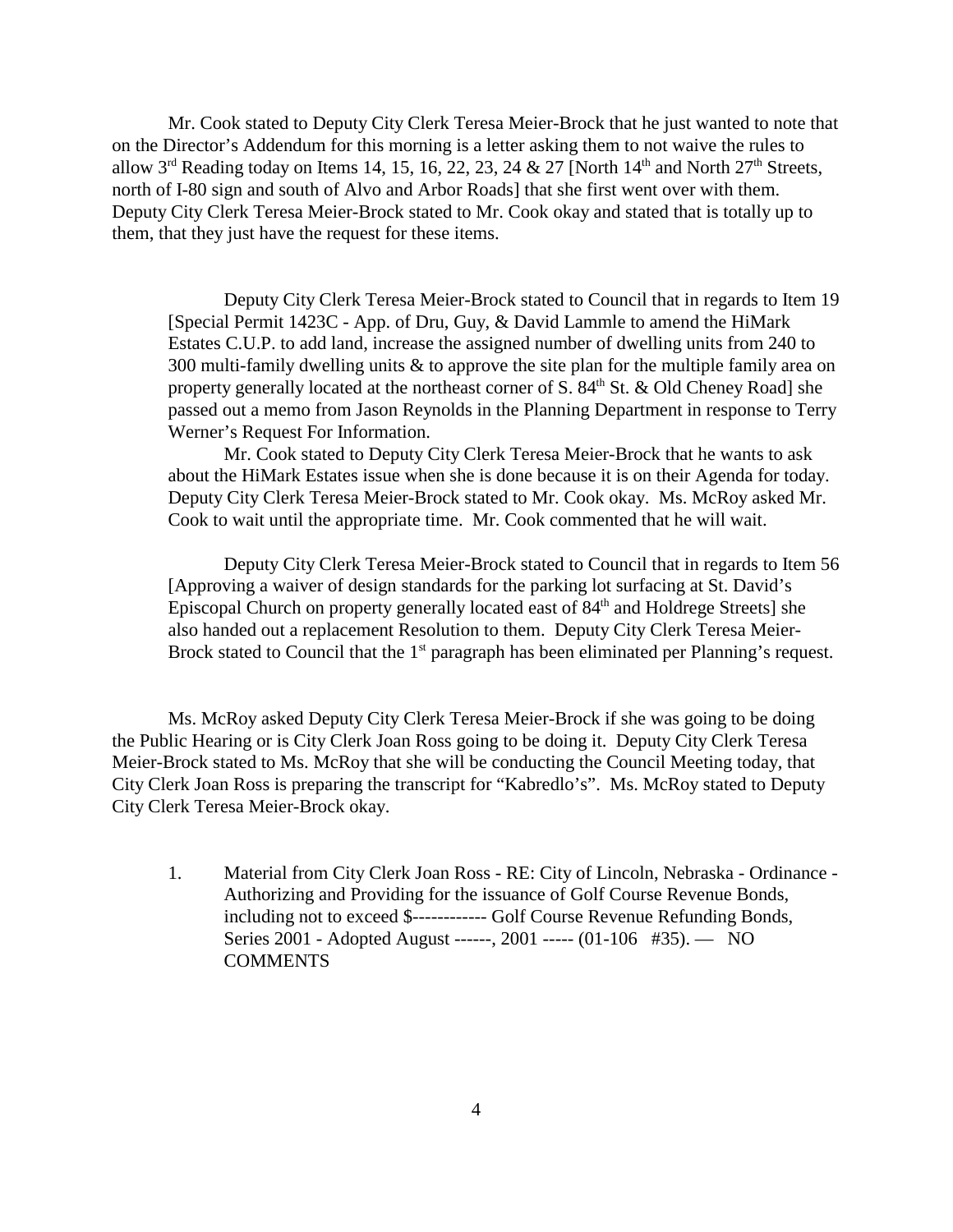#### **III. CORRESPONDENCE**

#### **A. COUNCIL REQUESTS**

#### **ANNETTE McROY**

- 1. \* \* **\* OUTSTANDING** Request to Public Works & Utilities Department/ \* Parks & Recreation Department - RE: North Bottoms - Neighborhood sign (RFI#67 - 6/07/01). — **1.) SEE RESPONSE FROM KAREN SIECKMEYER, PUBLIC WORKS & UTILITIES DEPARTMENT RECEIVED ON RFI#67 -6/12/01 (Will forward this RFI to the Parks & Rec. Department)** — **2.) SEE RESPONSE FROM LYNN JOHNSON, PARKS & RECREATION DIRECTOR RECEIVED ON RFI#67 - 8/10/01. —** Ms. McRoy stated to Tammy Grammer that she can remove this Request For Information (#67) off of the Agenda. Ms. Grammer stated to Ms. McRoy okay.
- 2. OUTSTANDING Request to Public Works & Utilities Department/**LES** RE: Street lighting wattage (RFI#74 - 7/13/01). — **1.) SEE RESPONSE FROM KAREN SIECKMEYER, PUBLIC WORKS & UTILITIES DEPARTMENT RECEIVED ON RFI#7/18/01 (REFERRED TO LARRY KATHAL AT LES)— 2.) SEE RESPONSE FROM KAREN SIECKMEYER, PUBLIC WORKS & UTILITIES DEPARTMENT RECEIVED ON RFI#74 - 8/08/01. —** Ms. McRoy stated to Tammy Grammer that she can remove this Request For Information (#74) off of the Agenda. Ms. Grammer stated to Ms. McRoy okay.
- 3. OUTSTANDING Request to Law Department/Police RE: Fireworks (Not sending officers on complaints) - (RFI#75 - 7/20/01). — NO COMMENTS
- 4. OUTSTANDING Request to Public Works & Utilities Department, Sidewalks, Harry Kroos - RE: Sidewalks (RFI#76 - 7/26/01). — NO COMMENTS
- 5. Request to Police Department RE: Bike cops riding on the sidewalks downtown (RFI#77 - 8/13/01). — NO COMMENTS

#### **COLEEN SENG**

1. OUTSTANDING Request to Steve Huggenberger, Law Department - RE: Cable increases (RFI#863 - 7/02/01). — Ms. Seng stated that she is still waiting to see if Steve Huggenberger sent a letter to the cable folks in response to this Request For Information (#863), that Mr. Huggenberger offered to do it. Dana Roper stated to Ms. Seng that he checked with Mr. Huggenberger on it and he knows that he is on the hook for it. Mr. Roper stated to Ms. Seng that he will check with him and see if he did it. Ms. Seng stated to Mr. Roper okay.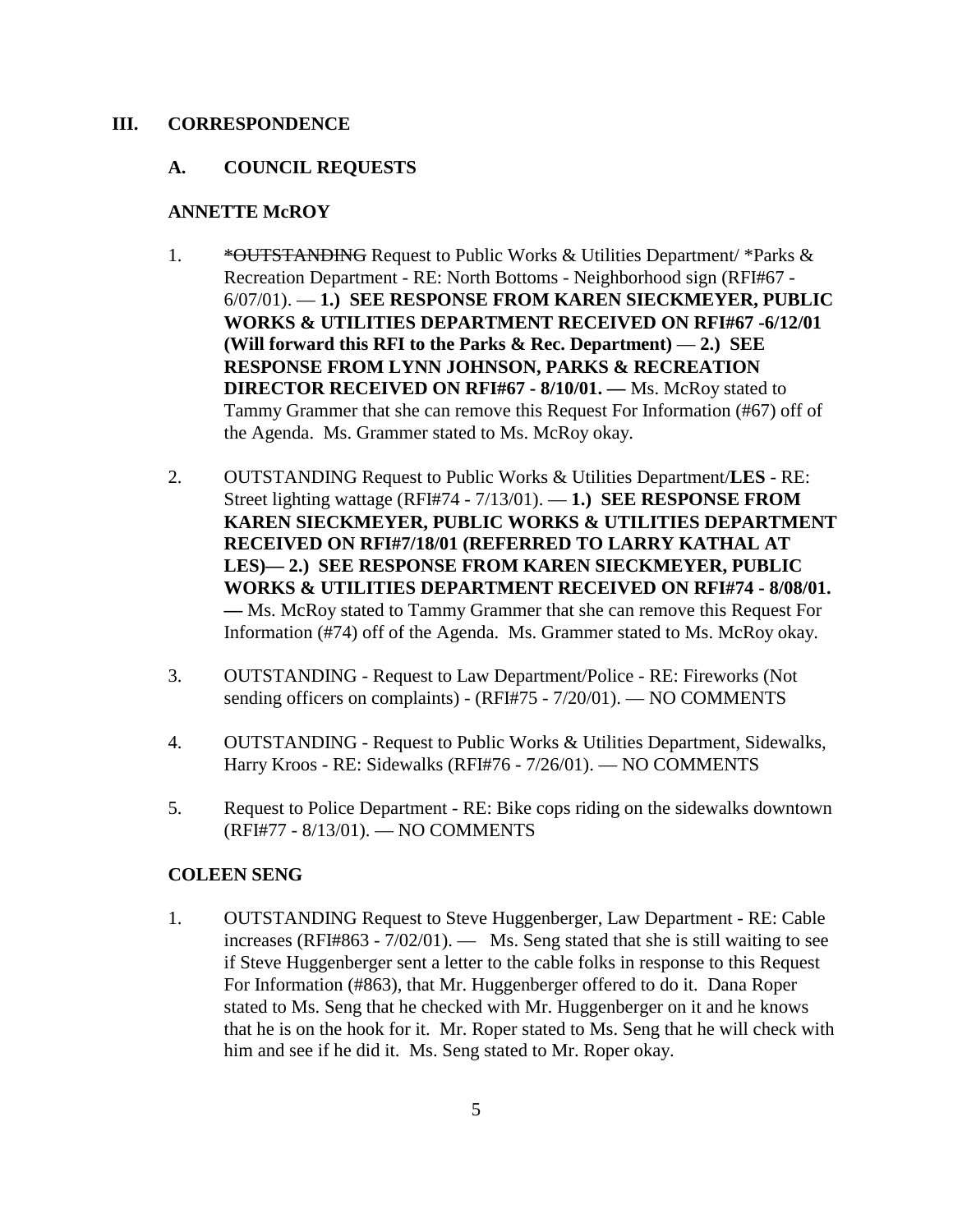- 2. \*OUTSTANDING Request to **\*Parks & Recreation Department**/ Public Works & Utilities Department - RE: Visit with Mr. Craig - Dietrich & Murdock Trail conflicts (RFI#865 - 7/02/01). — **1.) SEE RESPONSE FROM JIM VISGER, PUBLIC WORKS & UTILITIES DEPARTMENT RECEIVED ON RFI#865 -7/25/01. —** Ms. Seng stated to Tammy Grammer that she can remove this Request For Information (#865) off of the Agenda. Ms. Grammer stated to Ms. Seng okay.
- 3. OUTSTANDING Request to Health/Building & Safety/Weeds, Russ Shultz RE: Garbage & Weeds at 5119 Garland (RFI#871 - 8/09/01). — **1.) SEE RESPONSE FROM RUSS SHULTZ, WEED CONTROL AUTHORITY RECEIVED ON RFI#871 - 8/10/01 — 2.) SEE RESPONSE FROM HEALTH DEPARTMENT RECEIVED ON RFI#871 - 8/13/01 — 3.) SEE RESPONSE FROM ROY BRETTHORST, BUILDING & SAFETY DEPARTMENT RECEIVED ON RFI#871 - 8/14/01 — 4.) SEE RESPONSE FROM HEALTH DEPARTMENT RECEIVED ON RFI#871 - 8/16/01. —**  Ms. Seng stated to Tammy Grammer that she can remove this Request For Information (#871) off of the Agenda. Ms. Grammer stated to Ms. Seng okay.
- 4. Request to Public Works & Utilities Department RE: A dangerous sidewalk (RFI#872 - 8/13/01). — NO COMMENTS
- 5. Response from Roy Bretthorst, Building & Safety Department RE: Complaint about property at 5035 Knox (RFI#869 - 8/16/01). — Ms. Seng stated to Tammy Grammer that she can remove this Request For Information (#869) off of the Agenda. Ms. Grammer stated to Ms. Seng okay.

## **JON CAMP**

- 1. OUTSTANDING Request to Steve Hubka, Budget RE: Occupation tax (RFI#64 - 6/27/01). — NO COMMENTS
- 2. E-Mail from Marc Schniederjans, President, Edenton South Home Owners Association to Jon Camp - RE: Concerns they all have about the HiMark Development at  $84<sup>th</sup>$  & Old Cheney. — NO COMMENTS
- 3. Request to Fire Department, Chief Spadt RE: Ambulance Staffing (RFI#66A 8/15/01). — NO COMMENTS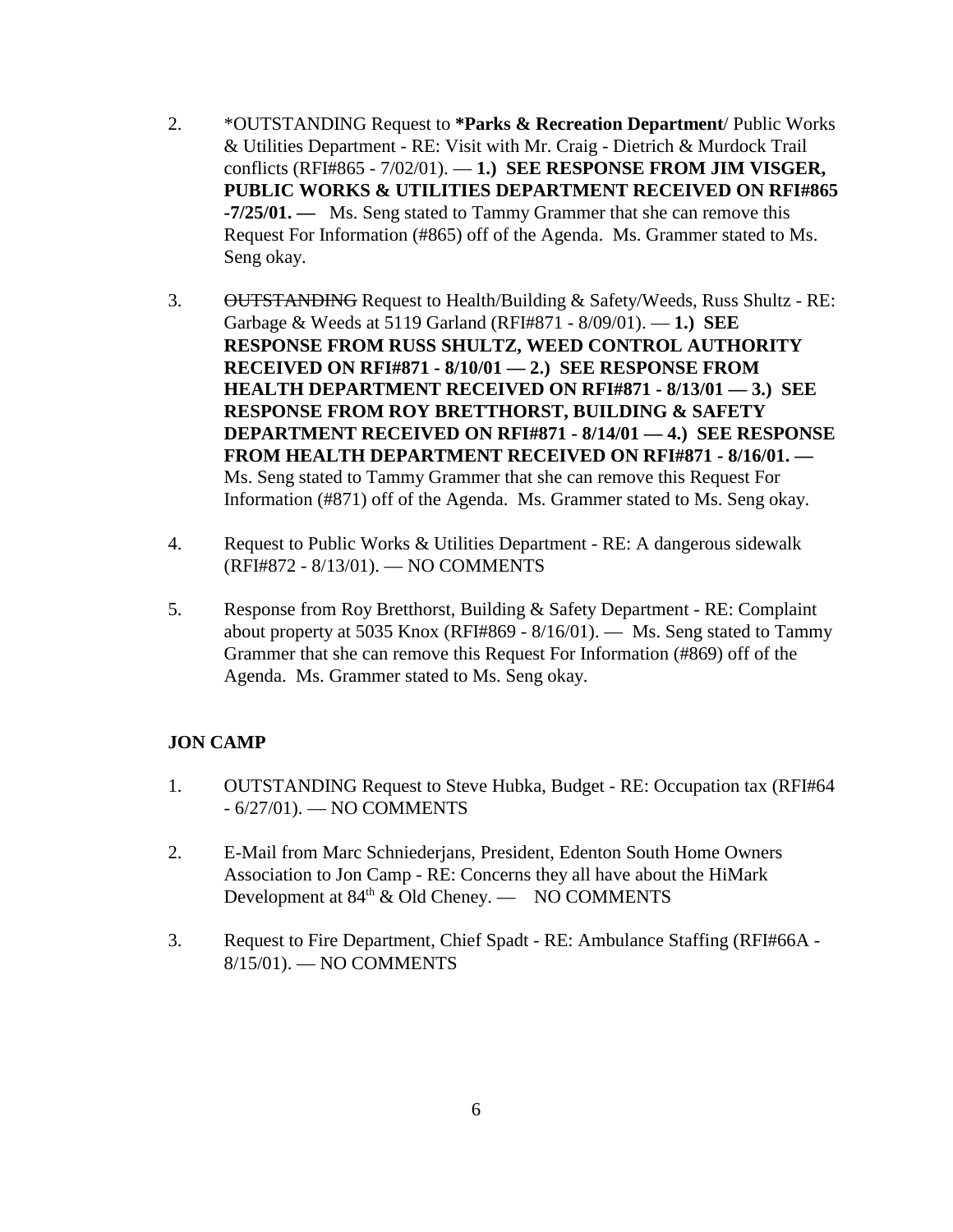#### **TERRY WERNER**

- 1. OUTSTANDING Request to **Law Department** /Russell Shultz, Weed Control RE: The City Weed Ordinance(RFI#9 - 6/13/01). **- 1.) SEE RESPONSE FROM RUSS SHULTZ, WEED CONTROL RECEIVED ON RFI#9 - 6/18/01. -** Mr. Werner stated to Tammy Grammer that she can remove this Request For Information (RFI#9) off of the Agenda. Ms. Grammer stated to Mr. Werner okay.
- 2. OUTSTANDING Request to Parks & Recreation Department, Forestry RE: About a 100 Year old tree that is going to be removed (RFI#11 -  $6/28/01$ ). — NO **COMMENTS**
- 3. OUTSTANDING Request to Lancaster County Assessor (gave copy to Gwen Thorpe & Norman Agenda) - RE: Website Information (RFI#17 - 7/23/01). — Mr. Werner stated to Tammy Grammer that she can remove this Request For Information (#17) off of the Agenda. Ms. Grammer stated to Mr. Werner okay.
- 4. Request to Georgia Glass, Personnel Director RE: The City's share of the Retirement Plan for 2001-2002 (RFI#18 - 8/15/01). — NO COMMENTS
- 5. Request to Planning Department RE: The proposed Special Permit for HiMark Estates (RFI#19 - 8/15/01). — NO COMMENTS
- 6. Request to Parks & Recreation Director, Lynn Johnson RE: A golf ball shattering a double-panned window (RFI#20 - 8/16/01). — NO COMMENTS

## **JONATHAN COOK**

- 1. OUTSTANDING Request to Public Works & Utilities Department, Allan Abbott/Mayor's Office - RE: 33rd & Sheridan Roundabout, 33rd St. Project Sheridan to Calvert, Potential 33<sup>rd</sup> St. Project South to Sheridan (RFI#41 -7/02/01). — **(Forgot to take this RFI#41 off of the Agenda for 8/20/01 - Will be off of the Agenda for 8/27/01) —** Mr. Cook stated to Tammy Grammer that he brought this up last week that this Request For Information (#41) could be taken off of the Agenda. Ms. Grammer stated to Mr. Cook "yes" he did, that she forgot to take it off of the Agenda, but it will be off of next week's Agenda. Ms. Grammer apologized to Mr. Cook for not removing it. Mr. Cook stated to Ms. Grammer okay.
- 2. OUTSTANDING Request to Parks & Recreation Department RE: Boulevard Plantings (RFI#45 - 7/13/01). — NO COMMENTS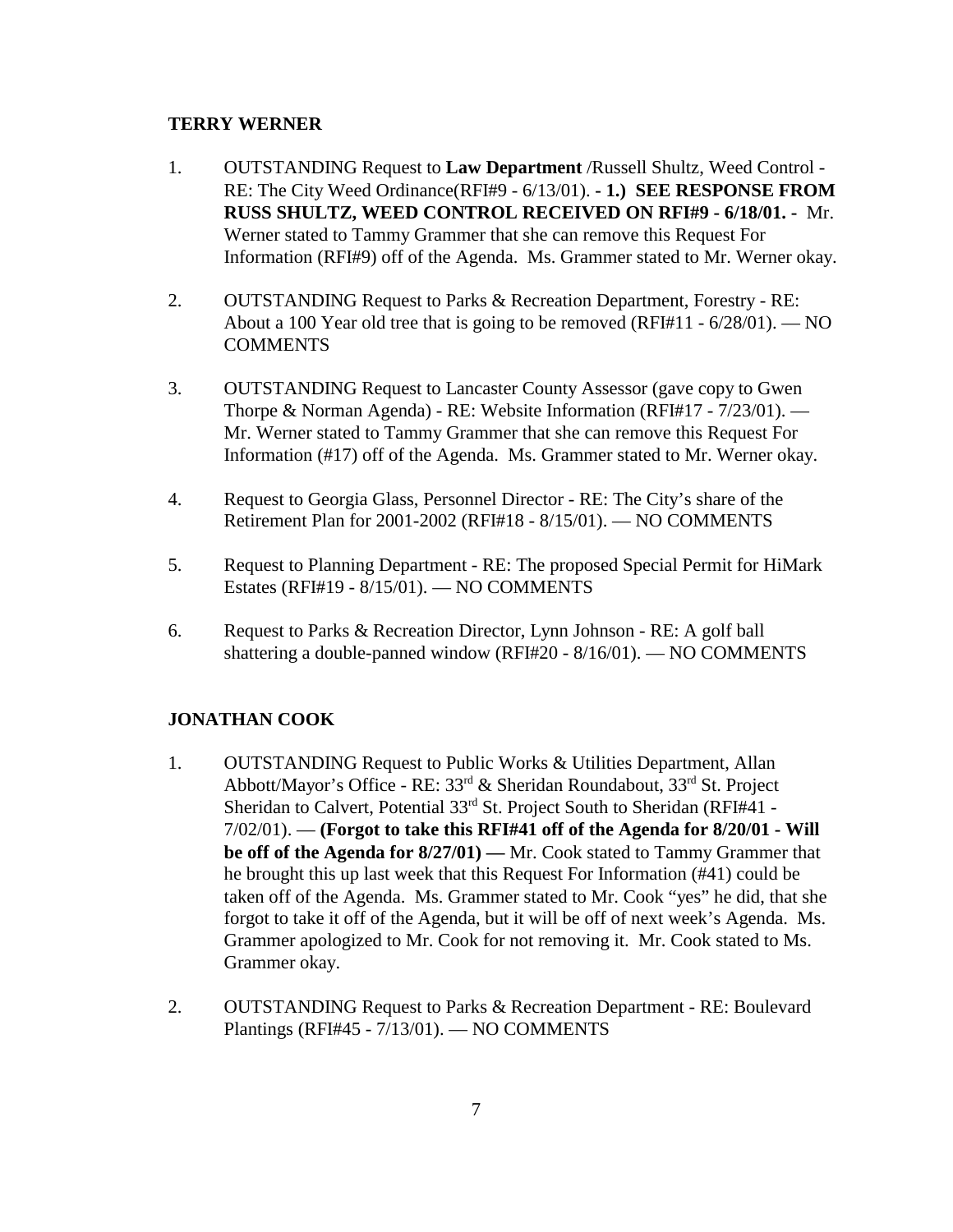3. OUTSTANDING Request to Parks & Recreation Department - RE: American Liberty Elm Trees (RFI#49 - 7/18/01). — NO COMMENTS

#### **KEN SVOBODA**

- 1. Request to Don Herz, Finance Director RE: Annual review of city vehicle utilization (RFI#4 - 8/13/01). — NO COMMENTS
- 2. Request to Public Works & Utilities Director, Allan Abbott RE: Median maintenance on South  $70<sup>th</sup>$  (RFI#5 - 8/16/01). — NO COMMENTS

#### **B. DIRECTORS AND DEPARTMENT HEADS**

#### **FINANCE**

1. Response Letter from Don Herz to Judy Fowler - RE: Wheel Tax. — Ms. McRoy thanked Don Herz for responding to Judy Fowler.

#### **FINANCE/BUDGET**

1. Inter-Department Communication from Steve Hubka - RE: Budget Resolution. — Ms. McRoy stated so they will be getting a Substitute Resolution for this one later. Mayor Wesely stated to Ms. McRoy that is correct, that they'll have a corrected one for them. Ms. McRoy stated that she has a question regarding Item 6 on Appropriation on the remaining cost for the relocation of the City Tow Lot and she was wondering what was involved in it. Mayor Wesely stated to Ms. McRoy that Steve Hubka was the one who worked on it, but he tells him that is just carry over and the cost for that relocation and he doesn't know exactly what it is for.

Don Herz stated to Ms. McRoy that once they got all of the bills in, that part of the original appropriation didn't cover all of the bills and so that's what the first amendment is for. Ms. McRoy stated to Mr. Herz okay. Ms. McRoy asked if anybody else has questions regarding the Budget Resolution. Nobody else had any questions regarding the Budget Resolution.

Dana Roper stated to Ms. Seng that he thinks the letters are in their packets that Steve Huggenberger sent out in regards to the cable increase. Ms. Seng commented to Mr. Roper unless the letters are in the Council Office, that the letters are not in their packets. Mr. Roper stated to Ms. Seng okay, we'll they better check, but they went out last week. Ms. Seng stated to Mr. Roper okay and thanked him.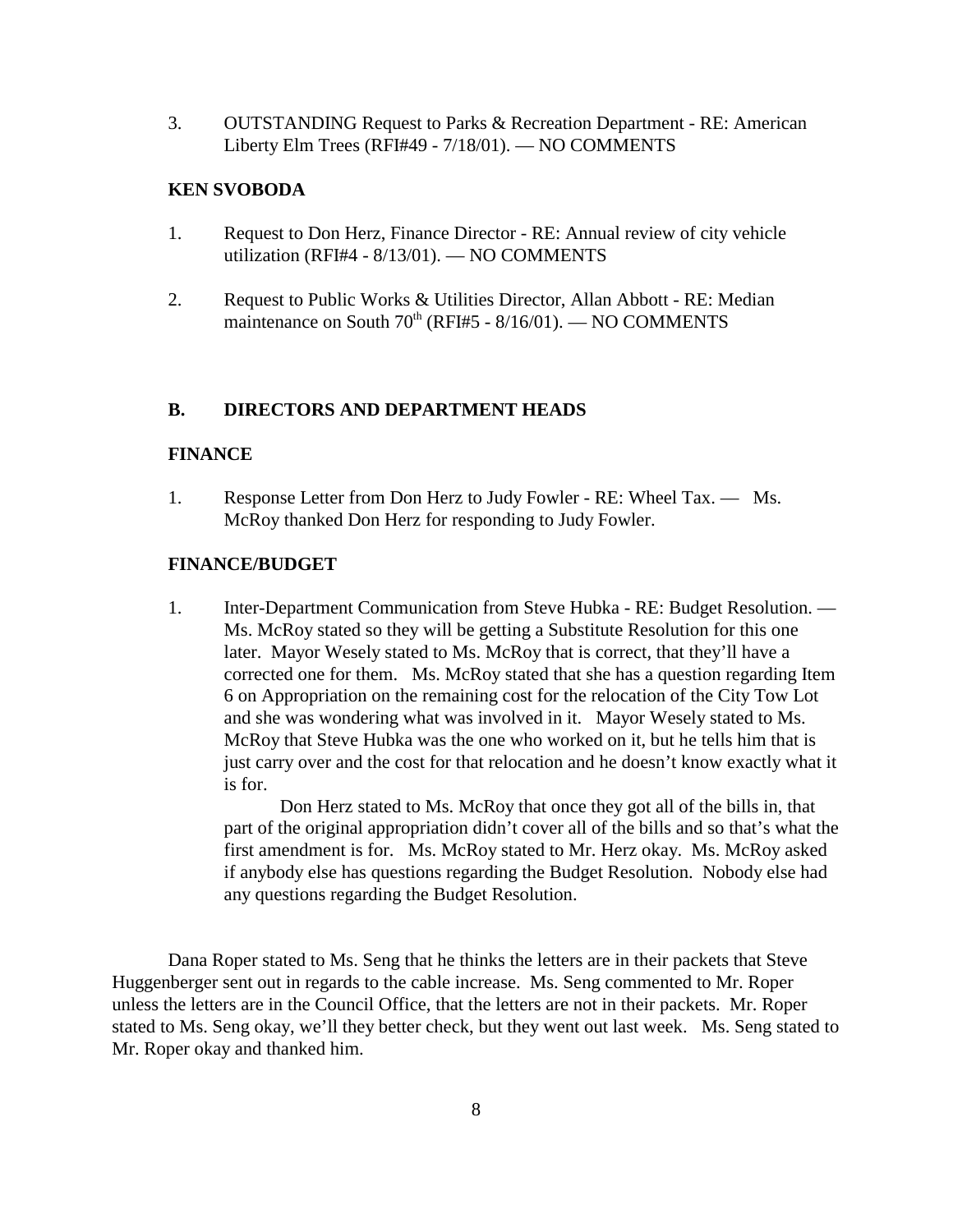#### **FINANCE/CITY TREASURER**

1. Material from Don Herz & Melinda Jones - RE: Resolution & Finance Department Treasurer Of Lincoln, Nebraska Investments Purchased Between August 6 And August 10, 2001. — NOTED WITHOUT COMMENTS

#### **HEALTH DEPARTMENT**

1. NEWS RELEASE - RE: Bat Safety. — NOTED WITHOUT COMMENTS

#### **LIBRARY**

1. DIRECTOR'S REPORT - RE: Lincoln City Libraries - Statistical Report - Fund Balances - Monthly Categorical Report - July 31, 2001. — NOTED WITHOUT **COMMENTS** 

#### **PERSONNEL**

- 1. Requested material from Georgia Glass, Personnel Director to Council RE: Average wage. — Ms. McRoy asked if Georgia Glass was present. Pat Kant stated to Ms. McRoy that "no" she is not here, she is on vacation this morning. Ms. Kant stated to Ms. McRoy that Ms. Glass didn't provide that to her. Ms. McRoy stated to Ms. Kant that she was just curious about something on this material, that on page 2 what pay ranges were those from the classes represented here. Ms. Kant asked Ms. McRoy if she could ask Ms. Glass to get back to her with this information. Ms. McRoy stated to Ms. Kant sure. Ms. McRoy stated to Ms. Kant that she can talk to Ms. Glass about it later. Ms. Kant stated to Ms. McRoy okay.
- 2. Report from Karen Eurich RE: City Of Lincoln Pay Plan Fiscal Year 2001- 2002 (Copy of this Report is on file in the City Council Office ). — NOTED WITHOUT COMMENTS

#### **PLANNING**

1. Memo from Jason Reynolds - RE: Special Permit #1423 C - HiMark/Winsome Apartments. — Ms. McRoy stated to Mr. Cook that now is the time to discuss this issue. Mr. Cook stated to Ms. McRoy okay. Mr. Cook stated that he has two issues on this item. [Mr. Cook had some comments and questions about this issue]. Lynn Johnson stated to Mr. Cook what Dana Roper is distributing to them is a motion to amend and the [inaudible]. Discussion continued with concerns that would have been better addressed at a Pre-Council. After an extended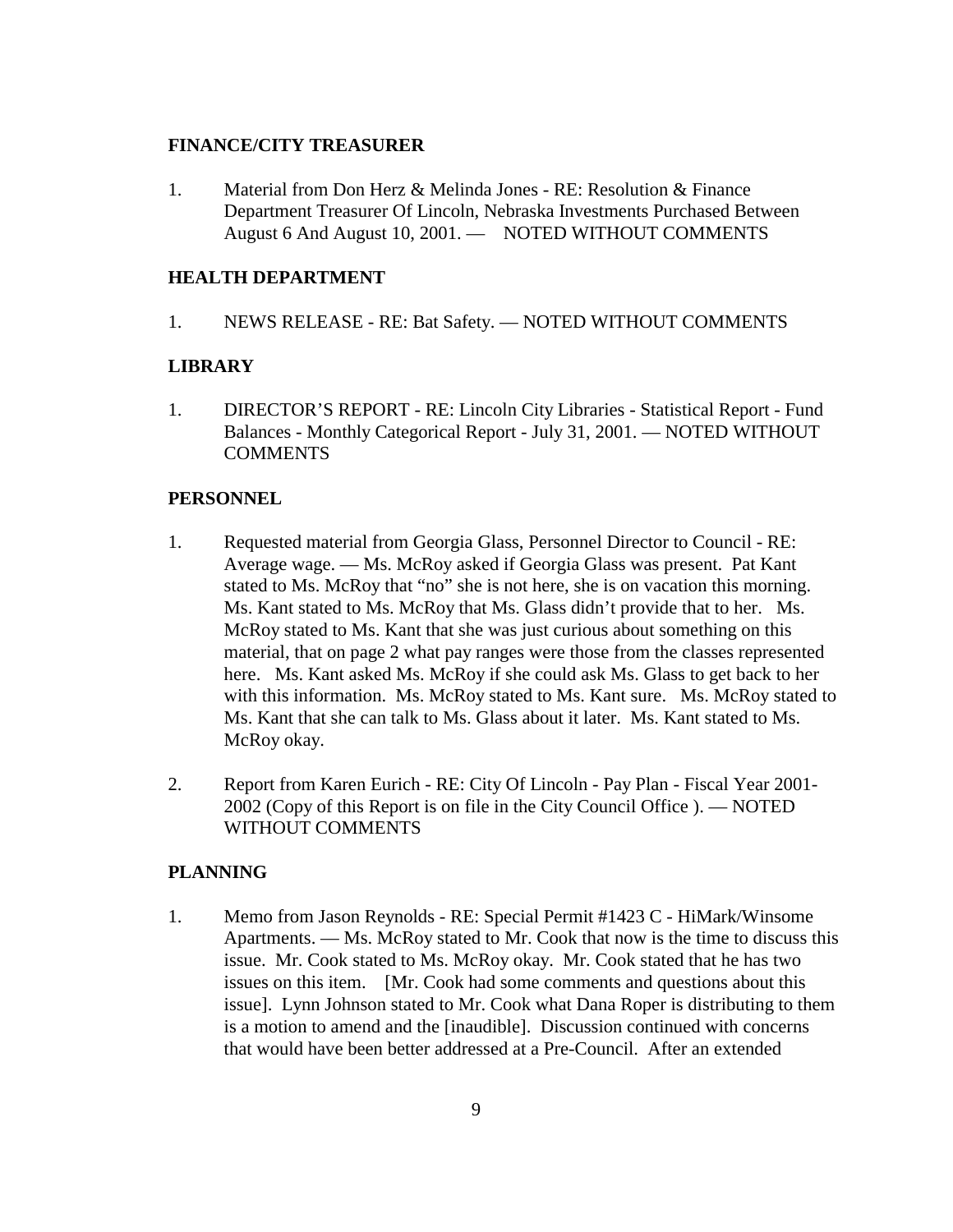## discussion, there was no final decision made. **PLANNING COMMISSION FINAL ACTION . . . . .**

- 1. Special Permit No. 1923 (Child Care Facility 5332 Fremont Street) Resolution No. PC-00691. — NOTED WITHOUT COMMENTS
- 2. Special Permit No. 441D (North  $70<sup>th</sup>$  & Huntington Avenue) Resolution No. PC-00692. — NOTED WITHOUT COMMENTS
- 3. City/County Final Plat No. 99004 Crooked Creek Addition (134<sup>th</sup> & "O" Streets) Resolution No. PC-00693. — NOTED WITHOUT COMMENTS
- 4. Final Plat No. 01004- Aspen Ridge Addition (S.W. 24<sup>th</sup> and W. Washington) Resolution No. PC-00694. — NOTED WITHOUT COMMENTS
- 5. Final Plat No. 01019 Ashley Heights Addition  $(N.W. 48<sup>th</sup>$  Huntington Avenue) Resolution No. PC-00695. — NOTED WITHOUT COMMENTS

## **PUBLIC WORKS & UTILITIES DEPARTMENT**

- 1. Response Letter from James Visger to Sharon A. Eilers RE: Road work traffic sign placement. — NOTED WITHOUT COMMENTS
- 2. Response Letter from Scott Opfer to Mary Fern RE:  $60<sup>th</sup>$  & Huntington avenue -Request for "Stop" sign control. — Ms. Seng stated that she wanted to say "Thank-you" to the Public Works & Utilities Department for this response letter to Mary Fern. Ms. Seng stated that this used to be a "Stop" street and that has always been difficult for the people that live in that area and than it has been an "Yield" now for quite a few years. Ms. Seng stated that she was really pleased to see this letter from Scott Opfer.
- 3. Memo from Allan Abbott to Mayor Don Wesely RE: Traffic Calming in Woods Park Neighborhood. — Ms. McRoy commented to Allan Abbott so they are going to put a temporary 'Diverter' to see how that works out. Allan Abbott stated to Ms. McRoy that they should have in their packet the material about the temporary sign and if it works they will install a permanent sign. Mr. Abbott stated that this was the result of a couple of years talking to the neighborhood that started off them wanting a 'Stop' sign every where, speed bumps or what ever the case may be. Mr. Abbott stated to Council with anything they do expect some phone calls when this sign goes up that they didn't know what they were doing because it will reduce some cut through traffic and people that are using it will complain about it. Mr. Abbott stated to Council that this was worked out with the Neighborhood Association. Mr. Abbott stated to Council that he would rather try this instead of speed bumps or stop signs on every corner, but this is different.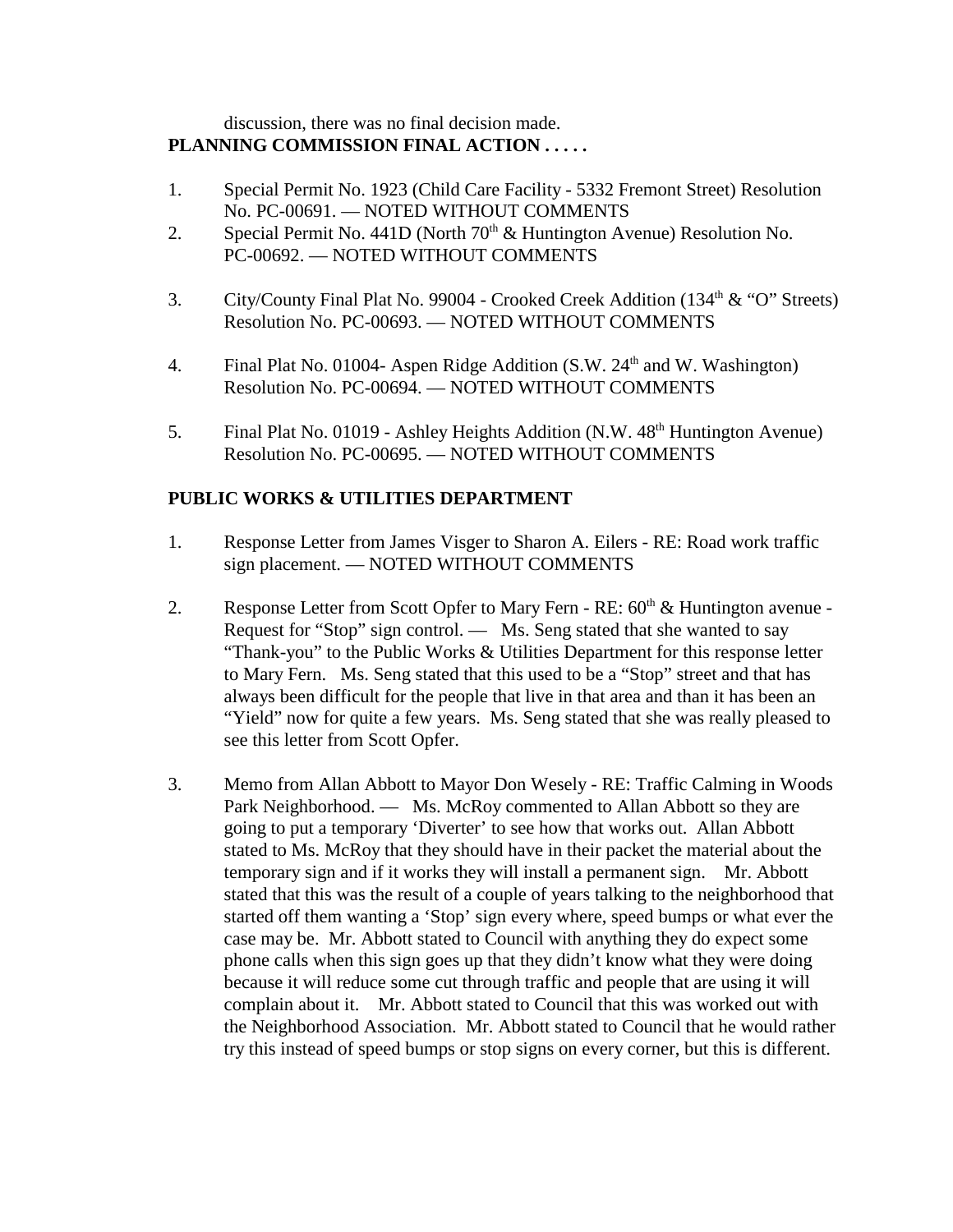Mr. Abbott stated to Council that it is a start and that's why they are doing the temporary 'Diverter', so if it is a real problem that they haven't invested that much in it and they can take it out; and if it does work out they can make it look descent rather than just with the cones up. Ms. McRoy stated to Mr. Abbott okay. Mr. Abbott stated that they can walk across it.

Roger Figard stated to Council that part of that gap is for drainage that the street is probably not graded for real good drainage. Mr. Abbott indicated to Council what they were really headed for and what's been happening is that everybody has been talking about 'Traffic Calming' if they can slow traffic down within their neighborhoods. Mr. Abbott indicated to Council that to him this is a better way of doing it, than trying to put speed bumps in, trying to put the valleys in or 'Stop' signs on every street. Mr. Abbott stated to Council that rather than continually going into a neighborhood and saying there is absolutely nothing they can do to satisfy their concerns, that they worked with them for a couple of years and this is really what they came up with that they could live with. Ms. McRoy thanked Mr. Abbott for this information.

#### **STARTRAN**

1. Response Letter from Larry D. Worth to Ms. E. Mari Bernice Thompson - RE: Notices of potential StarTran fare increases was forwarded to me for review and appropriate action. — Ms. McRoy stated that this issue is on their Agenda for today.

#### **WEED CONTROL AUTHORITY**

1. Combined Weed Program - City Of Lincoln - July 2001 Monthly Report - Noxious Weed Control Authority. — NOTED WITHOUT COMMENTS

#### **C. MISCELLANEOUS**

- 1. Material from Tom Casady and Deane Finnegan, NU Directions Campus-Community Coalition Members, University of Nebraska Lincoln to Community Leader – RE: Executive Summary of the Community Leader Symposium held on June  $19<sup>th</sup>$  at the Apothecary Loft – (Council received their copies of this material on 8/13/01)(Copy of this material is on file in the City Council Office). — NOTED WITHOUT COMMENTS
- 2. MEDIA RELEASE RE: Community Health Endowment Announces Blueprint Project Awards. — NOTED WITHOUT COMMENTS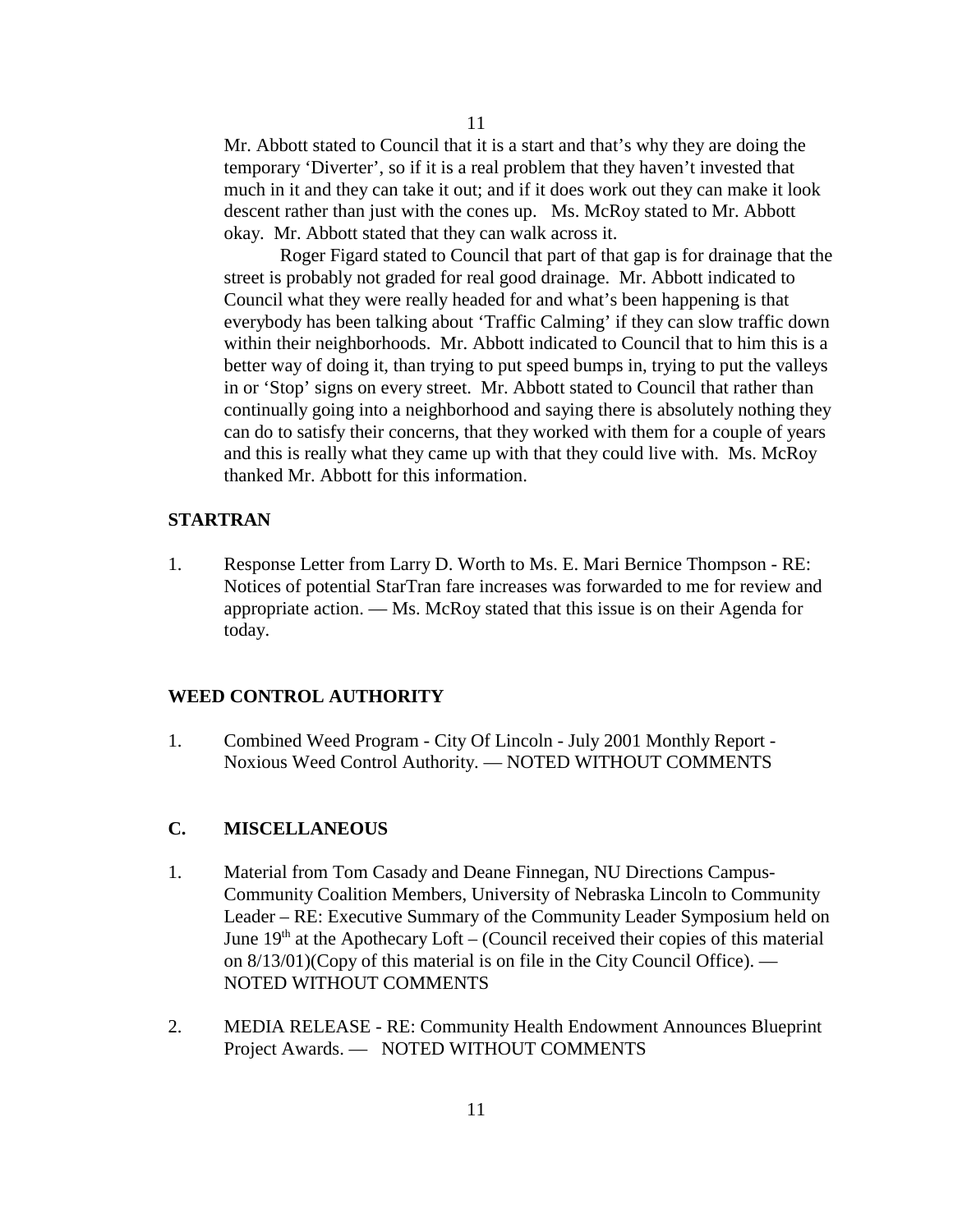- 3. Two E-Mail's from Dan Haase RE: Occupation Tax Property Tax. NOTED WITHOUT COMMENTS
- 4. E-Mail from A deeply concerned senior RE: The City's Aging Office and Programs - Please Help! — NOTED WITHOUT COMMENTS
- 5. E-Mail from Cheryl Stransky RE: Special Permit No. 1909 and Change of Zone No. 3327. — Ms. McRoy stated that she has already talked to Cheryl Stransky in regards to this E-Mail. Ms. McRoy stated that she talked to Ms. Stransky the same day she sent this E-Mail to the Council Office.

[Mr. Cook read through the Director's Addendum for Ms. McRoy.]

# **ADDENDUM**

## **I. MAYOR**

- 1. NEWS RELEASE RE: Parking Meter Violation Fines To Increase Monday. NOTED WITHOUT COMMENTS
- 2. NEWS RELEASE RE: Driving Plans Available For Student Pick-Up And Drop-Off At Middle And Elementary Schools. — NOTED WITHOUT COMMENTS

## **II. CITY CLERK - NONE**

## **III. CORRESPONDENCE**

**A. COUNCIL REQUESTS** - **NONE**

## **B. DIRECTORS AND DEPARTMENT HEADS**

#### **REAL ESTATE DIVISION**

1. InterOffice Memo from Clinton W. Thomas - RE: Vacation of the east 20 feet of South  $12<sup>th</sup>$  Street adjacent to Lots 6 & 7, Block 241, Original Plat of Lincoln. — NOTED WITHOUT COMMENTS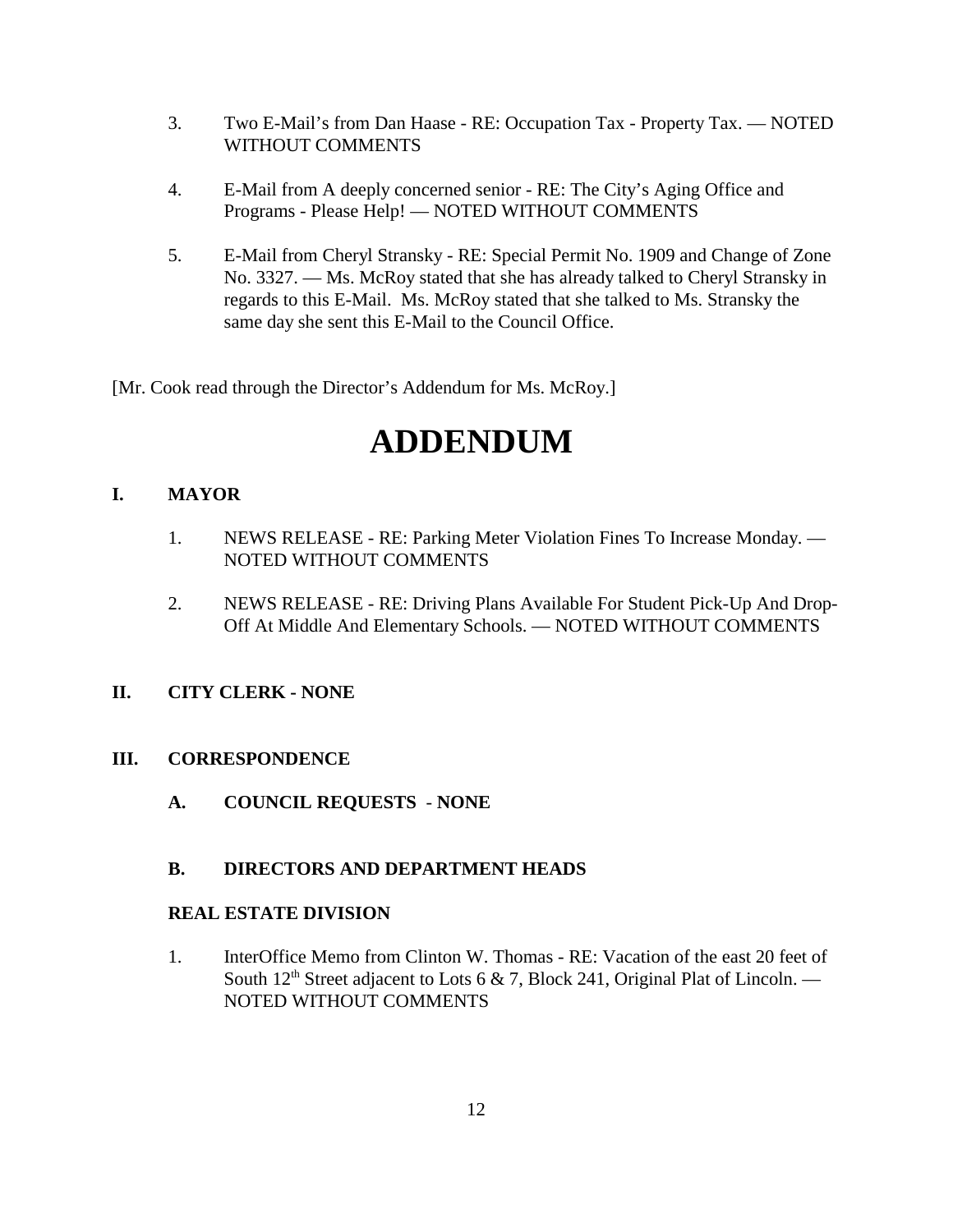#### **C. MISCELLANEOUS**

- 1. Faxed Letters from Cheryl Stransky, Yankee Hill Neighborhood Association Board Member with other signatures on it - OPPOSED -- RE: Special Permit No. 1909 requested by Mr. & Mrs. Leonard Stolzer for the property at 5400 S. Folsom Street AND Change of Zone No. 3327. — Ms. McRoy asked Mike Merwick if they are going to be at the Formal Council Meeting today. Mr. Merwick stated to Ms. McRoy that they can be there. Ms. McRoy asked Mr. Merwick to please be at the Formal Council Meeting today in case there's additional questions that come up. Mr. Merwick stated to Ms. McRoy okay.
- 2. Letter from Charles D. Humble, Law Offices, Erickson & Sederstrom, P.C. RE: South Beltway. — Mr. Cook stated that before Wednesday, he wants to make sure that they understand this because he has a particular client and he says that the Beltway can be put back to the '1999' alignment. Mr. Cook commented that well maybe it can, but he doesn't know what impact that would have on the study or the design and commented certainly to save one house. Mr. Cook commented that he doesn't want to screw with the Beltway, but on the other hand how important is it that it be aligned. Allan Abbott stated to Mr. Cook that their talking corridors, not talking alignment. Mr. Abbott stated to Mr. Cook that unfortunately when you talk corridor they have to show something, that you can't just show [inaudible]. Mr. Abbott stated to Mr. Cook that all he can say at this point and time that the alignment is not set, but they will be modifying that alignment as they go through it, but it is possible to shift it. Mr. Abbott stated to Mr. Cook that he doesn't know whether they want to get to the first point right now to say that it will be shifted to miss it because than they haven't heard from the other individual that their impacting next and they really don't have that detailed right now. Mr. Abbott stated to Mr. Cook that's why they're talking about a corridor at this time. Mr. Cook commented to Mr. Abbott to be ready on Wednesday to discuss this issue more.
- 3. E-Mail from Charles E. And Sandra L. Lewis RE: Winsome Development at 84th & Old Cheney Road. — Council discussed this issue earlier. (See that discussion)
- 4. E-Mail from Cindy Anderson, Homeowner, HiMark Estates RE: Planned Community Development Winsome Apartments at 84<sup>th</sup> & Old Cheney Road. ---NOTED WITHOUT COMMENTS
- 5. E-Mail from James & Loris Purtzer RE: Vote NO on Beltway. NOTED WITHOUT COMMENTS
- 6. Bev Wobig RE: The East Beltway. NOTED WITHOUT COMMENTS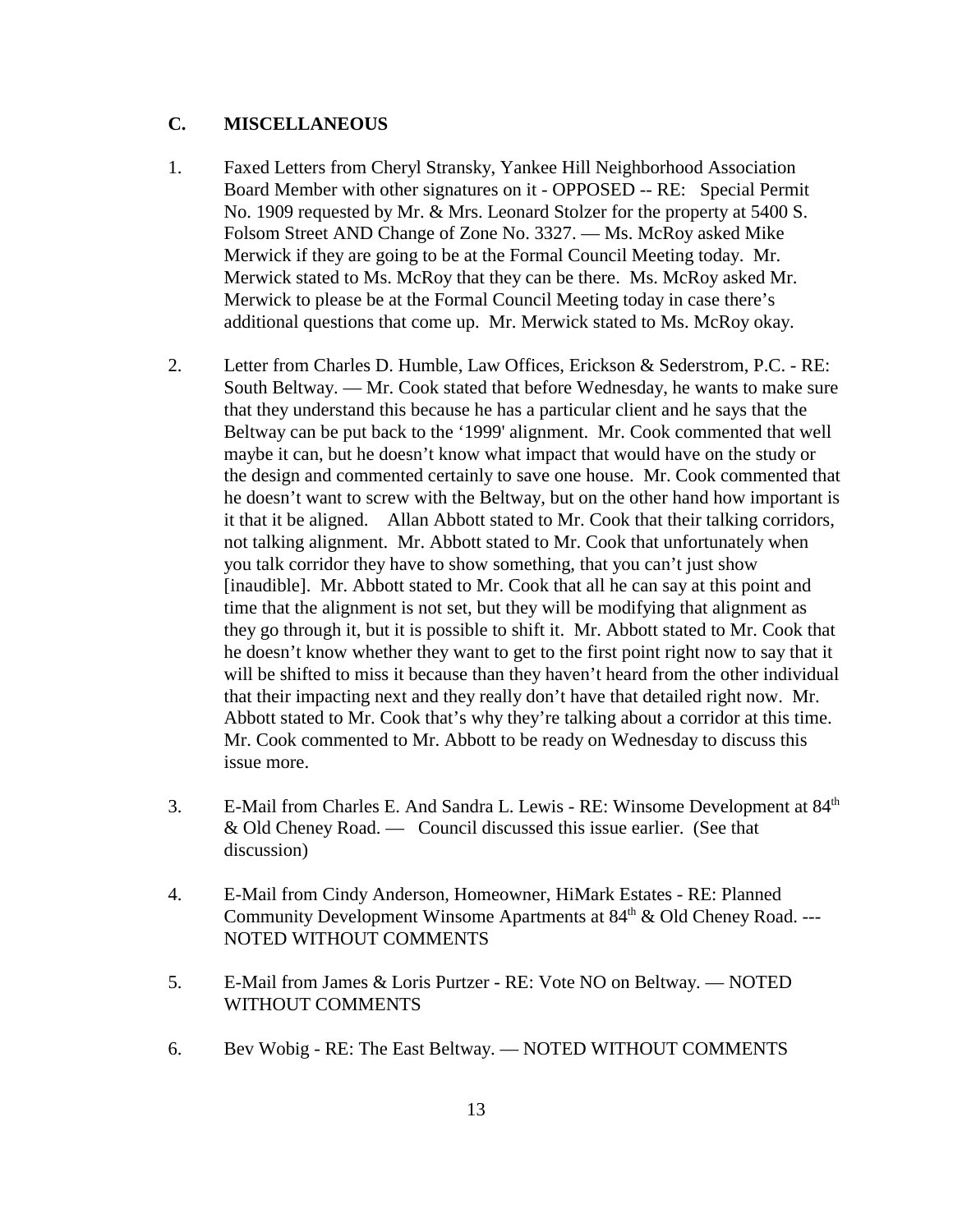- 7. Post Card from Cecelia Cather RE: The East Beltway. NOTED WITHOUT **COMMENTS**
- 8. Letter from Yankee Hill Neighborhood Association with Signatures, RE: Special Permit No. 1909 requested by Mr. & Mrs. Leonard Stolzer for the property at 5400 S. Folsom St. & Change of Zone No. 3327. — NOTED WITHOUT **COMMENTS**
- 9. Letter from Everett & Betty Hodtwalker & Rick & Judy Holdtwalker RE: As residents and land owners along Middle Beltway EM-1, they ask that you vote against this designation or vote NO Beltway. — NOTED WITHOUT COMMENTS
- 10. Material from William F. Austin, Erickson & Sederstrom, P.C. RE: Special Permit 1909 & Change of Zone 3327. — Mr. Cook stated that this is the one Mike Merwick mentioned.
- 11. Letter from Steve Kiene RE: August 20, 2001 Agenda Items 01-135, 01-136, 01-137. 01R-221, 01R-222, 01R-225. — NOTED WITHOUT COMMENTS

#### **V. CITY COUNCIL MEMBERS**

#### **JONATHAN COOK - NO COMMENTS**

#### **KEN SVOBODA - NO COMMENTS**

#### **JON CAMP**

Mr. Camp stated that he talked to Mike Merwick before about how they need to do more about the posters around town and so he thinks that he will be working with Mr. Merwick and Chad Mason on it. [Mr. Camp held up a couple of posters that he pulled off of poles around town - one was from the "Royal Grove"] Mr. Camp stated that he pulled off these signs from the Haymarket area. Ms. McRoy stated that they need an ordinance. [A lot of people stated that they already have an ordinance regarding these poster signs.]

 Mike Merwick stated to Council that unless they have somebody out there visually seeing it being posted up, that it is hard to prosecute somebody that puts something up for the "Royal Grove" or "P.O. Pears" or for any of these places downtown. Mr. Merwick stated to Council that they've had success in working with people that put